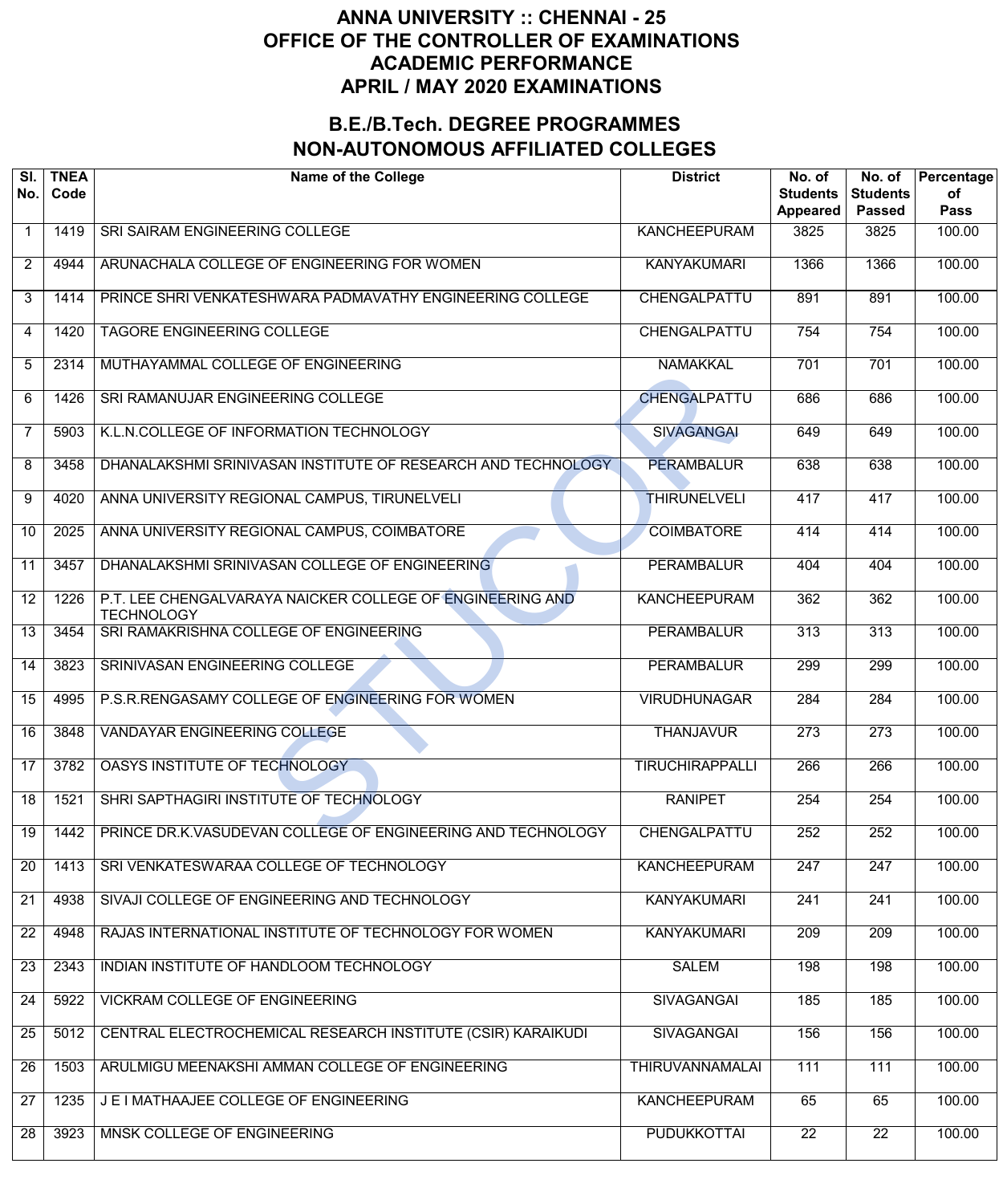| SI.<br>No.      | <b>TNEA</b><br>Code | <b>Name of the College</b>                        | <b>District</b>        | No. of<br><b>Students</b><br>Appeared | No. of<br><b>Students</b><br><b>Passed</b> | Percentage<br>οf<br><b>Pass</b> |
|-----------------|---------------------|---------------------------------------------------|------------------------|---------------------------------------|--------------------------------------------|---------------------------------|
| 29              | 1102                | <b>BHAJARANG ENGINEERING COLLEGE</b>              | <b>THIRUVALLUR</b>     | $\overline{13}$                       | $\overline{13}$                            | 100.00                          |
| 30              | 4686                | GOOD SHEPHERD COLLEGE OF ENGINEERING & TECHNOLOGY | <b>KANYAKUMARI</b>     | $\overline{10}$                       | $\overline{10}$                            | 100.00                          |
| 31              | 3830                | K. RAMAKRISHNAN COLLEGE OF ENGINEERING            | <b>TIRUCHIRAPPALLI</b> | 2238                                  | 2237                                       | 99.96                           |
| 32              | 1149                | ST.JOSEPH'S INSTITUTE OF TECHNOLOGY               | <b>CHENGALPATTU</b>    | 2456                                  | 2454                                       | 99.92                           |
| 33              | 3819                | SARANATHAN COLLEGE OF ENGINEERING                 | <b>TIRUCHIRAPPALLI</b> | 2557                                  | 2554                                       | 99.88                           |
| 34              | 1225                | LOYOLA INSTITUTE OF TECHNOLOGY                    | <b>KANCHEEPURAM</b>    | 1357                                  | 1355                                       | 99.85                           |
| 35              | 4959                | KAMARAJ COLLEGE OF ENGINEERING AND TECHNOLOGY     | <b>VIRUDHUNAGAR</b>    | 2473                                  | 2469                                       | 99.84                           |
| 36              | 2653                | KNOWLEDGE INSTITUTE OF TECHNOLOGY                 | <b>SALEM</b>           | 1909                                  | 1906                                       | 99.84                           |
| $\overline{37}$ | 1407                | G.K.M. COLLEGE OF ENGINEERING AND TECHNOLOGY      | CHENGALPATTU           | 639                                   | 638                                        | 99.84                           |
| 38              | 1317                | ST.JOSEPH'S COLLEGE OF ENGINEERING                | <b>CHENGALPATTU</b>    | 4995                                  | 4986                                       | 99.82                           |
| 39              | 1316                | AGNI COLLEGE OF TECHNOLOGY                        | CHENGALPATTU           | 1830                                  | 1826                                       | 99.78                           |
| 40              | 2622                | V.S.B. ENGINEERING COLLEGE                        | <b>KARUR</b>           | 2655                                  | 2649                                       | 99.77                           |
| 41              | 4999                | ANNAI VAILANKANNI COLLEGE OF ENGINEERING          | <b>KANYAKUMARI</b>     | 428                                   | 427                                        | 99.77                           |
| 42              | 5986                | VELAMMAL COLLEGE OF ENGINEERING AND TECHNOLOGY    | <b>MADURAI</b>         | 2013                                  | 2008                                       | 99.75                           |
| 43              | 2357                | V.S.B. COLLEGE OF ENGINEERING TECHNICAL CAMPUS    | <b>COIMBATORE</b>      | 809                                   | 807                                        | 99.75                           |
| 44              | 5010                | ANNA UNIVERSITY REGIONAL CAMPUS, MADURAI          | <b>MADURAI</b>         | 404                                   | 403                                        | 99.75                           |
| 45              | 1324                | SRI SAI RAM INSTITUTE OF TECHNOLOGY               | <b>KANCHEEPURAM</b>    | 1912                                  | 1907                                       | 99.74                           |
| 46              | 1014                | UNIVERSITY COLLEGE OF ENGINEERING, TINDIVANAM     | <b>VILLUPURAM</b>      | 753                                   | 751                                        | 99.73                           |
| 47              | 1241                | T.J.S. ENGINEERING COLLEGE                        | <b>THIRUVALLUR</b>     | 730                                   | 728                                        | 99.73                           |
| 48              | 1517                | THIRUMALAI ENGINEERING COLLEGE                    | <b>KANCHEEPURAM</b>    | 376                                   | 375                                        | 99.73                           |
| 49              | 2709                | INSTITUTE OF ROAD AND TRANSPORT TECHNOLOGY        | <b>ERODE</b>           | 1370                                  | 1366                                       | 99.71                           |
| 50              | 1424                | DHAANISH AHMED COLLEGE OF ENGINEERING             | <b>KANCHEEPURAM</b>    | 680                                   | 678                                        | 99.71                           |
| 51              | 4676                | RENGANAYAGI VARATHARAJ COLLEGE OF ENGINEERING     | <b>VIRUDHUNAGAR</b>    | 333                                   | 332                                        | 99.70                           |
| 52              | 2349                | DHAANISH AHMED INSTITUTE OF TECHNOLOGY            | <b>COIMBATORE</b>      | 330                                   | 329                                        | 99.70                           |
| 53              | 1605                | IDHAYA ENGINEERING COLLEGE FOR WOMEN              | KALLAKURICHI           | 322                                   | 321                                        | 99.69                           |
| 54              | 2765                | SRIGURU INSTITUTE OF TECHNOLOGY                   | <b>COIMBATORE</b>      | 304                                   | 303                                        | 99.67                           |
| 55              | 1303                | ANAND INSTITUTE OF HIGHER TECHNOLOGY              | CHENGALPATTU           | 892                                   | 889                                        | 99.66                           |
| 56              | 1405                | DHANALAKSHMI COLLEGE OF ENGINEERING               | <b>KANCHEEPURAM</b>    | 1132                                  | 1128                                       | 99.65                           |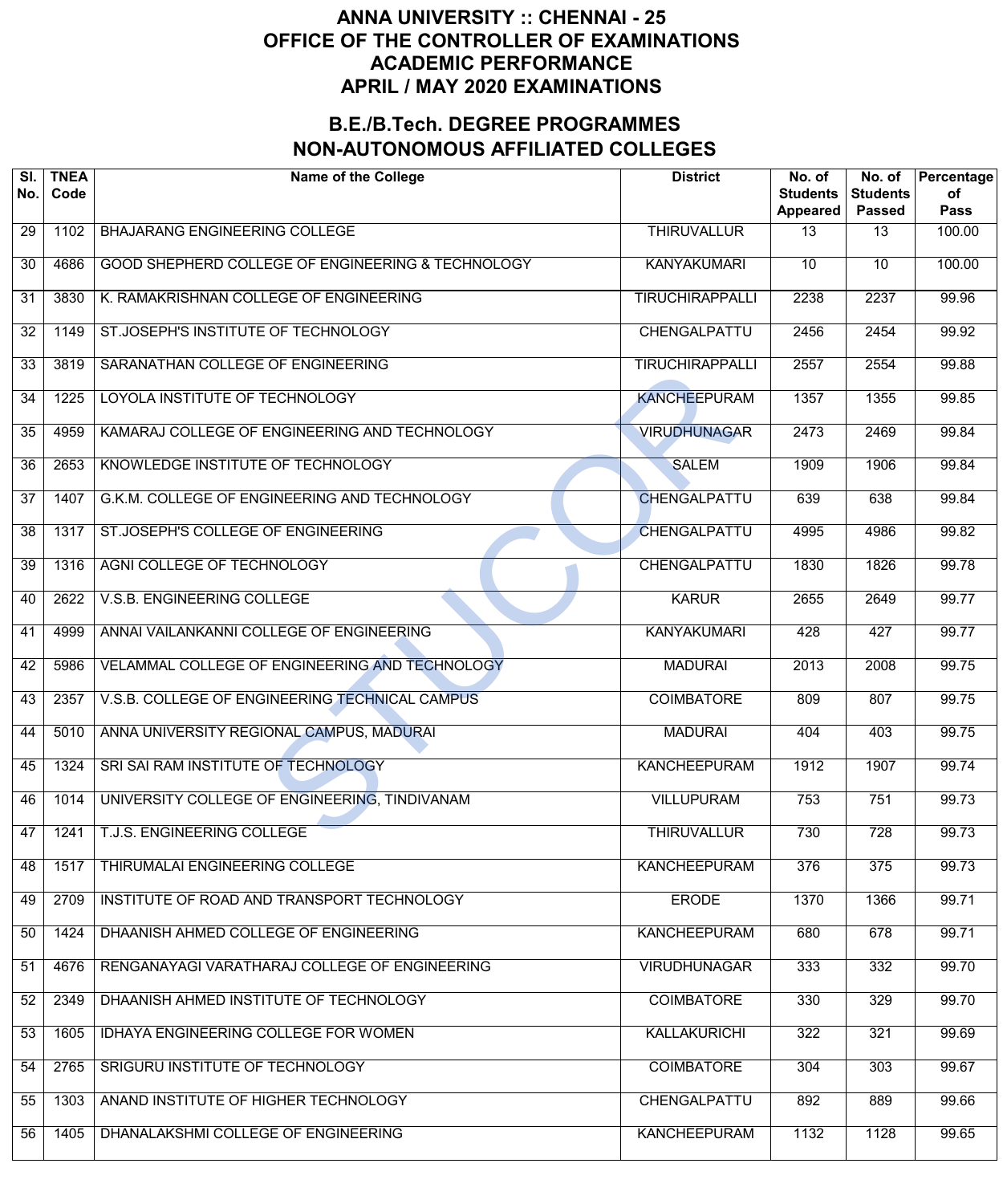| SI.<br>No.      | <b>TNEA</b><br>Code | <b>Name of the College</b>                                 | <b>District</b>        | No. of<br><b>Students</b><br><b>Appeared</b> | No. of<br><b>Students</b><br><b>Passed</b> | Percentage<br>of<br><b>Pass</b> |
|-----------------|---------------------|------------------------------------------------------------|------------------------|----------------------------------------------|--------------------------------------------|---------------------------------|
| 57              | 1127                | ST. PETER'S COLLEGE OF ENGINEERING AND TECHNOLOGY          | <b>THIRUVALLUR</b>     | 849                                          | 846                                        | 99.65                           |
| 58              | 1525                | PODHIGAI COLLEGE OF ENGINEERING AND TECHNOLOGY             | <b>TIRUPATTUR</b>      | 285                                          | 284                                        | 99.65                           |
| 59              | 1311                | K.C.G. COLLEGE OF TECHNOLOGY                               | CHENGALPATTU           | 1948                                         | 1941                                       | 99.64                           |
| 60              | 3018                | UNIVERSITY COLLEGE OF ENGINEERING, THIRUKKUVALAI           | NAGAPATTINAM           | 548                                          | 546                                        | 99.64                           |
| 61              | 3831                | INDRA GANESAN COLLEGE OF ENGINEERING                       | <b>TIRUCHIRAPPALLI</b> | 534                                          | 532                                        | 99.63                           |
| 62              | 4957                | JAYARAJ ANNAPACKIAM CSI COLLEGE OF ENGINEERING             | <b>TUTICORIN</b>       | 791                                          | 788                                        | 99.62                           |
| 63              | 1137                | ANNAI MIRA COLLEGE OF ENGINEERING AND TECHNOLOGY           | <b>RANIPET</b>         | 521                                          | 519                                        | 99.62                           |
| 64              | 1112                | R.M.D. ENGINEERING COLLEGE                                 | <b>THIRUVALLUR</b>     | 2042                                         | 2034                                       | 99.61                           |
| 65              | 4974                | GOVERNMENT COLLEGE OF ENGINEERING - THIRUNELVELI           | <b>THIRUNELVELI</b>    | 1802                                         | 1795                                       | 99.61                           |
| 66              | 1309                | MEENAKSHI SUNDARARAJAN ENGINEERING COLLEGE                 | <b>CHENNAI</b>         | 1552                                         | 1546                                       | 99.61                           |
| 67              | 4934                | HOLY CROSS ENGINEERING COLLEGE                             | <b>TUTICORIN</b>       | 510                                          | 508                                        | 99.61                           |
| 68              | 2356                | ARULMURUGAN COLLEGE OF ENGINEERING                         | <b>KARUR</b>           | 504                                          | 502                                        | 99.60                           |
| 69              | 1315                | SRI SIVASUBRAMANIYA NADAR COLLEGE OF ENGINEERING           | CHENGALPATTU           | 1943                                         | 1935                                       | 99.59                           |
| 70              | 2638                | MAHENDRA ENGINEERING COLLEGE FOR WOMEN                     | <b>NAMAKKAL</b>        | 969                                          | 965                                        | 99.59                           |
| $\overline{71}$ | 1110                | PRATHYUSHA ENGINEERING COLLEGE                             | <b>THIRUVALLUR</b>     | 1413                                         | 1407                                       | 99.58                           |
| $\overline{72}$ | 2639                | NARASU'S SARATHY INSTITUTE OF TECHNOLOGY                   | <b>SALEM</b>           | 691                                          | 688                                        | 99.57                           |
| $\overline{73}$ | 3859                | SEMBODAI RUKMANI VARATHARAJAN ENGINEERING COLLEGE          | <b>NAGAPATTINAM</b>    | 233                                          | 232                                        | 99.57                           |
| 74              | 1210                | PANIMALAR ENGINEERING COLLEGE                              | <b>THIRUVALLUR</b>     | 6629                                         | 6599                                       | 99.55                           |
| 75              | 1501                | ADHIPARASAKTHI COLLEGE OF ENGINEERING                      | <b>RANIPET</b>         | 422                                          | 420                                        | 99.53                           |
| 76              | 1450                | LOYOLA - ICAM COLLEGE OF ENGINEERING AND TECHNOLOGY        | CHENGALPATTU           | 1472                                         | 1465                                       | 99.52                           |
| 77              | 1523                | GLOBAL INSTITUTE OF ENGINEERING AND TECHNOLOGY             | <b>RANIPET</b>         | 842                                          | 838                                        | 99.52                           |
| 78              | 4680                | AAA COLLEGE OF ENGINEERING & TECHNOLOGY                    | <b>VIRUDHUNAGAR</b>    | 619                                          | 616                                        | 99.52                           |
| 79              | 2603                | <b>GOVERNMENT COLLEGE OF ENGINEERING - BARGUR</b>          | <b>KRISHNAGIRI</b>     | 209                                          | $\overline{208}$                           | 99.52                           |
| 80              | 5532                | VAIGAI COLLEGE OF ENGINEERING                              | <b>MADURAI</b>         | 400                                          | 398                                        | 99.50                           |
| 81              | 3701                | K.RAMAKRISHNAN COLLEGE OF TECHNOLOGY                       | <b>TIRUCHIRAPPALLI</b> | 1974                                         | 1964                                       | 99.49                           |
| 82              | 2627                | SELVAM COLLEGE OF TECHNOLOGY                               | <b>NAMAKKAL</b>        | 1379                                         | 1372                                       | 99.49                           |
| 83              | 2747                | SHREE VENKATESHWARA HI-TECH ENGINEERING COLLEGE            | <b>ERODE</b>           | 792                                          | 788                                        | 99.49                           |
| 84              | 5913                | RATNAVEL SUBRAMANIAM COLLEGE OF ENGINEERING AND TECHNOLOGY | <b>DINDIGUL</b>        | 592                                          | 589                                        | 99.49                           |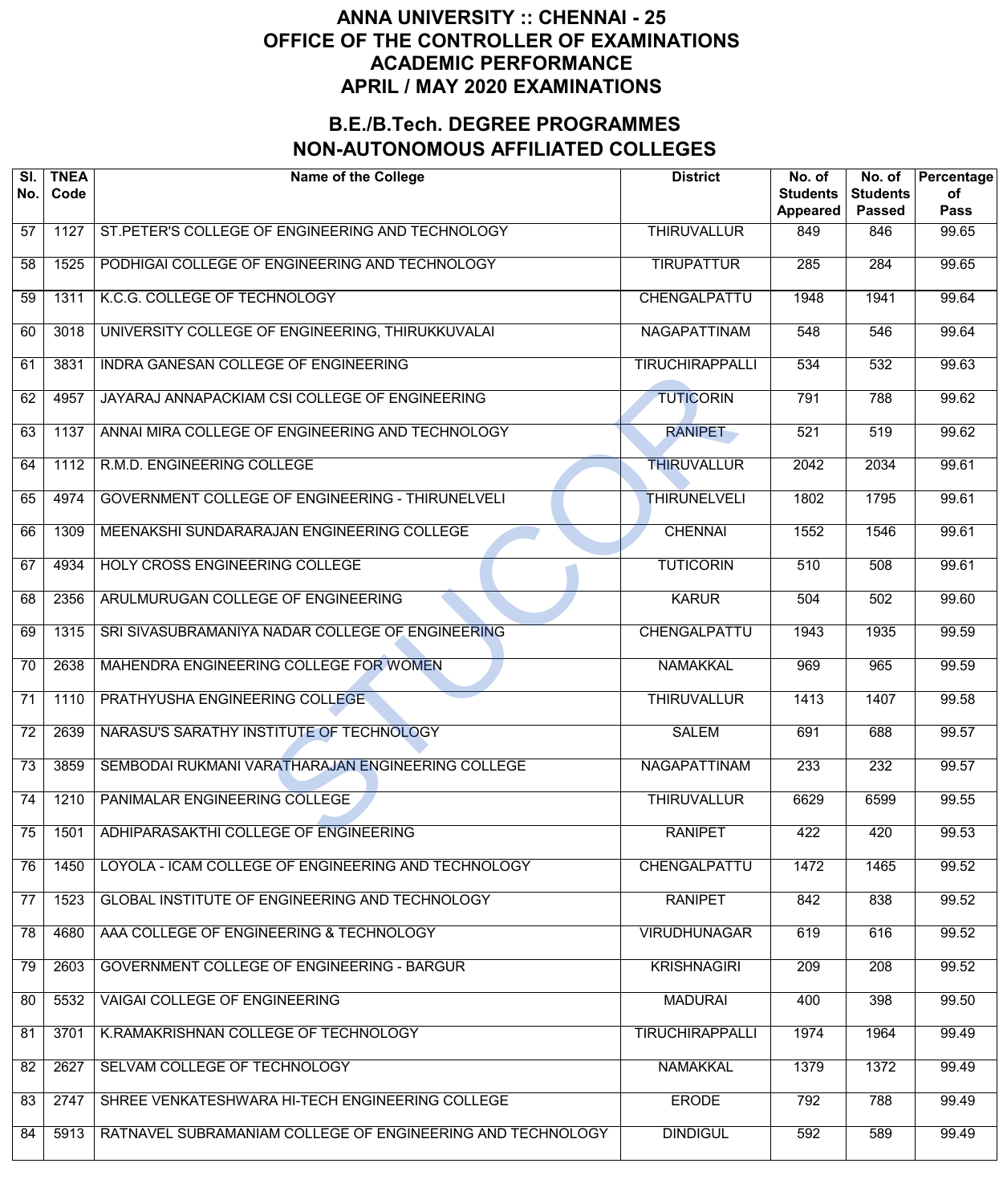| SI.<br>No.      | <b>TNEA</b><br>Code | <b>Name of the College</b>                                    | <b>District</b>     | No. of<br><b>Students</b><br>Appeared | No. of<br><b>Students</b><br><b>Passed</b> | Percentage<br>of<br><b>Pass</b> |
|-----------------|---------------------|---------------------------------------------------------------|---------------------|---------------------------------------|--------------------------------------------|---------------------------------|
| 85              | 4949                | PSN INSTITUTE OF TECHNOLOGY AND SCIENCE                       | <b>THIRUNELVELI</b> | 591                                   | 588                                        | 99.49                           |
| 86              | 5910                | PSNA COLLEGE OF ENGINEERING AND TECHNOLOGY                    | <b>DINDIGUL</b>     | 5001                                  | 4975                                       | 99.48                           |
| $\overline{87}$ | 1113                | R.M.K. ENGINEERING COLLEGE                                    | <b>THIRUVALLUR</b>  | 3079                                  | 3063                                       | 99.48                           |
| 88              | 4971                | ST.XAVIER'S CATHOLIC COLLEGE OF ENGINEERING                   | <b>KANYAKUMARI</b>  | 1741                                  | 1732                                       | 99.48                           |
| 89              | 1237                | <b>VELAMMAL INSTITUTE OF TECHNOLOGY</b>                       | <b>THIRUVALLUR</b>  | 1354                                  | 1347                                       | 99.48                           |
| 90              | 1313                | SMK FOMRA INSTITUTE OF TECHNOLOGY                             | <b>CHENGALPATTU</b> | 387                                   | 385                                        | 99.48                           |
| 91              | 1399                | CHENNAI INSTITUTE OF TECHNOLOGY                               | <b>KANCHEEPURAM</b> | 2466                                  | 2453                                       | 99.47                           |
| 92              | 1509                | MEENAKSHI COLLEGE OF ENGINEERING                              | <b>CHENNAI</b>      | 1137                                  | 1131                                       | 99.47                           |
| 93              | 2654                | S V S COLLEGE OF ENGINEERING                                  | <b>COIMBATORE</b>   | 950                                   | 945                                        | 99.47                           |
| 94              | 2661                | VIVEKANANDHA COLLEGE OF TECHNOLOGY FOR WOMEN                  | <b>NAMAKKAL</b>     | 1296                                  | 1289                                       | 99.46                           |
| 95              | 1418                | SRI LAKSHMI AMMAL ENGINEERING COLLEGE                         | CHENGALPATTU        | 367                                   | 365                                        | 99.46                           |
| 96              | 2636                | A V S ENGINEERING COLLEGE                                     | <b>SALEM</b>        | $\frac{1}{1825}$                      | 1815                                       | 99.45                           |
| $\overline{97}$ | 1013                | UNIVERSITY COLLEGE OF ENGINEERING, VILLUPURAM                 | <b>VILLUPURAM</b>   | 910                                   | 905                                        | 99.45                           |
| 98              | 5919                | ST.MICHAEL COLLEGE OF ENGINEERING & TECHNOLOGY                | <b>SIVAGANGAI</b>   | 361                                   | 359                                        | 99.45                           |
| 99              | 4678                | RAMCO INSTITUTE OF TECHNOLOGY                                 | <b>VIRUDHUNAGAR</b> | 1251                                  | 1244                                       | 99.44                           |
| 100             | 2630                | CHETTINAD COLLEGE OF ENGINEERING AND TECHNOLOGY               | <b>KARUR</b>        | 697                                   | 693                                        | 99.43                           |
| 101             | 5851                | VEERAMMAL ENGINEERING COLLEGE                                 | <b>DINDIGUL</b>     | 173                                   | 172                                        | 99.42                           |
| 102             | 2735                | KARPAGAM INSTITUTE OF TECHNOLOGY                              | <b>COIMBATORE</b>   | 841                                   | 836                                        | 99.41                           |
| 103             | 4991                | KALASALINGAM INSTITUTE OF TECHNOLOGY                          | <b>VIRUDHUNAGAR</b> | 500                                   | 497                                        | 99.40                           |
| 104             | 5990                | LATHA MATHAVAN ENGINEERING COLLEGE                            | <b>MADURAI</b>      | 326                                   | 324                                        | 99.39                           |
| 105             | 3817                | ROEVER ENGINEERING COLLEGE                                    | <b>PERAMBALUR</b>   | 810                                   | 805                                        | 99.38                           |
| 106             | 5862                | R.V.S. EDUCATIONAL TRUST'S GROUP OF INSTITUTION               | <b>DINDIGUL</b>     | 645                                   | 641                                        | 99.38                           |
| 107             | 1320                | JEPPIAAR SRR ENGINEERING COLLEGE                              | CHENGALPATTU        | 1275                                  | 1267                                       | 99.37                           |
| 108             | 2327                | N.S.N. COLLEGE OF ENGINEERING AND TECHNOLOGY                  | <b>KARUR</b>        | 789                                   | 784                                        | 99.37                           |
| 109             | 1431                | NEW PRINCE SHRI BHAVANI COLLEGE OF ENGINEERING AND TECHNOLOGY | <b>CHENGALPATTU</b> | 632                                   | 628                                        | 99.37                           |
| 110             | 5914                | SOLAMALAI COLLEGE OF ENGINEERING                              | <b>MADURAI</b>      | 318                                   | 316                                        | 99.37                           |
| 111             | 1319                | THANGAVELU ENGINEERING COLLEGE                                | CHENGALPATTU        | 317                                   | 315                                        | 99.37                           |
| 112             | 4945                | VINS CHRISTIAN WOMEN'S COLLEGE OF ENGINEERING                 | <b>KANYAKUMARI</b>  | 158                                   | 157                                        | 99.37                           |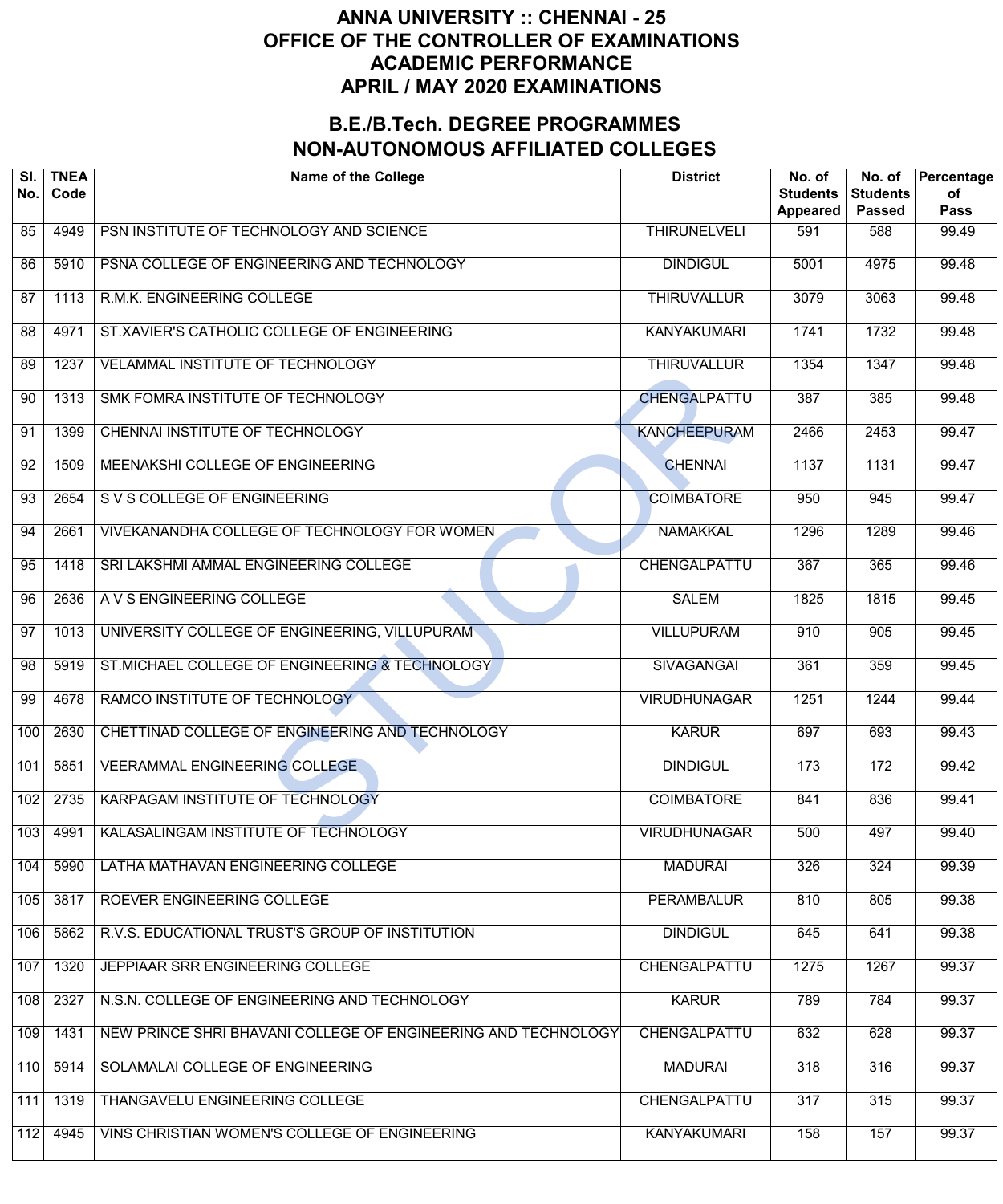| SI.<br>No. | <b>TNEA</b><br>Code | <b>Name of the College</b>                                                        | <b>District</b>        | No. of<br><b>Students</b><br><b>Appeared</b> | No. of<br><b>Students</b><br><b>Passed</b> | Percentage<br>of<br><b>Pass</b> |
|------------|---------------------|-----------------------------------------------------------------------------------|------------------------|----------------------------------------------|--------------------------------------------|---------------------------------|
| 113        | 1306                | JEPPIAAR ENGINEERING COLLEGE                                                      | CHENGALPATTU           | 2783                                         | 2765                                       | 99.35                           |
| 114        | 5022                | UNIVERSITY COLLEGE OF ENGINEERING, DINDIGUL                                       | <b>DINDIGUL</b>        | 925                                          | 919                                        | 99.35                           |
| 115        | 5530                | SSM INSTITUTE OF ENGINEERING AND TECHNOLOGY                                       | <b>DINDIGUL</b>        | 1491                                         | 1481                                       | 99.33                           |
| 116        | 4928                | MAR EPHRAEM COLLEGE OF ENGINEERING AND TECHNOLOGY                                 | <b>KANYAKUMARI</b>     | 1194                                         | 1186                                       | 99.33                           |
| 117        | 4954                | DR. SIVANTHI ADITANAR COLLEGE OF ENGINEERING                                      | <b>TUTICORIN</b>       | 1042                                         | 1035                                       | 99.33                           |
| 118        | 1520                | KINGSTON ENGINEERING COLLEGE                                                      | <b>VELLORE</b>         | 1177                                         | 1169                                       | 99.32                           |
| 119        | 2752                | NANDHA COLLEGE OF TECHNOLOGY                                                      | <b>ERODE</b>           | 1033                                         | 1026                                       | 99.32                           |
| 120        | 1123                | GOJAN SCHOOL OF BUSINESS AND TECHNOLOGY                                           | <b>THIRUVALLUR</b>     | 731                                          | 726                                        | 99.32                           |
| 121        | 1322                | DHANALAKSHMI SRINIVASAN COLLEGE OF ENGINEERING AND<br><b>TECHNOLOGY</b>           | CHENGALPATTU           | 1303                                         | 1294                                       | 99.31                           |
| 122        | 3860                | ST.ANNE'S COLLEGE OF ENGINEERING AND TECHNOLOGY                                   | <b>CUDDALORE</b>       | 428                                          | 425                                        | 99.30                           |
| 123        | 5533                | KARAIKUDI INSTITUTE OF TECHNOLOGY AND KARAIKUDI INSTITUTE OF<br><b>MANAGEMENT</b> | <b>SIVAGANGAI</b>      | 285                                          | 283                                        | 99.30                           |
| 124        | 1325                | ST. JOSEPH COLLEGE OF ENGINEERING                                                 | <b>KANCHEEPURAM</b>    | 1111                                         | 1103                                       | 99.28                           |
| 125        | 5865                | NADAR SARASWATHI COLLEGE OF ENGINEERING AND TECHNOLOGY                            | <b>THENI</b>           | 697                                          | 692                                        | 99.28                           |
| 126        | 3908                | MOUNT ZION COLLEGE OF ENGINEERING AND TECHNOLOGY                                  | <b>PUDUKKOTTAI</b>     | 1343                                         | 1333                                       | 99.26                           |
| 127        | 3011                | UNIVERSITY COLLEGE OF ENGINEERING, TIRUCHIRAPPALLI (BIT CAMPUS)                   | <b>TIRUCHIRAPPALLI</b> | 3719                                         | 3691                                       | 99.25                           |
| 128        | 2621                | ER.PERUMAL MANIMEKALAI COLLEGE OF ENGINEERING                                     | <b>KRISHNAGIRI</b>     | 1337                                         | 1327                                       | 99.25                           |
| 129        | 2360                | SUGUNA COLLEGE OF ENGINEERING                                                     | <b>COIMBATORE</b>      | 268                                          | 266                                        | 99.25                           |
| 130        | 1026                | UNIVERSITY COLLEGE OF ENGINEERING, KANCHIPURAM                                    | <b>KANCHEEPURAM</b>    | 916                                          | 909                                        | 99.24                           |
| 131        | 3465                | GOVERNMENT COLLEGE OF ENGINEERING, SRIRANGAM                                      | <b>TIRUCHIRAPPALLI</b> | 1037                                         | 1029                                       | 99.23                           |
| 132        | 4975                | DR.G.U.POPE COLLEGE OF ENGINEERING                                                | <b>TUTICORIN</b>       | 390                                          | 387                                        | 99.23                           |
| 133        | 5904                | K.L.N.COLLEGE OF ENGINEERING                                                      | <b>SIVAGANGAI</b>      | 1790                                         | 1776                                       | 99.22                           |
| 134        | 1015                | UNIVERSITY COLLEGE OF ENGINEERING, ARNI                                           | <b>THIRUVANNAMALAI</b> | $\overline{772}$                             | 766                                        | 99.22                           |
| 135        | 2628                | PAAVAI COLLEGE OF ENGINEERING                                                     | <b>NAMAKKAL</b>        | 1137                                         | 1128                                       | 99.21                           |
| 136        | 2625                | THE KAVERY ENGINEERING COLLEGE                                                    | <b>SALEM</b>           | 1130                                         | 1121                                       | 99.20                           |
| 137        | 4864                | V V COLLEGE OF ENGINEERING                                                        | <b>TUTICORIN</b>       | 753                                          | 747                                        | 99.20                           |
| 138        | 4669                | THAMIRABHARANI ENGINEERING COLLEGE                                                | <b>THIRUNELVELI</b>    | 487                                          | 483                                        | 99.18                           |
| 139        | 3844                | SHIVANI ENGINEERING COLLEGE                                                       | <b>TIRUCHIRAPPALLI</b> | 244                                          | $\overline{242}$                           | 99.18                           |
| 140        | 1416                | JAYA SAKTHI ENGINEERING COLLEGE                                                   | <b>THIRUVALLUR</b>     | 122                                          | 121                                        | 99.18                           |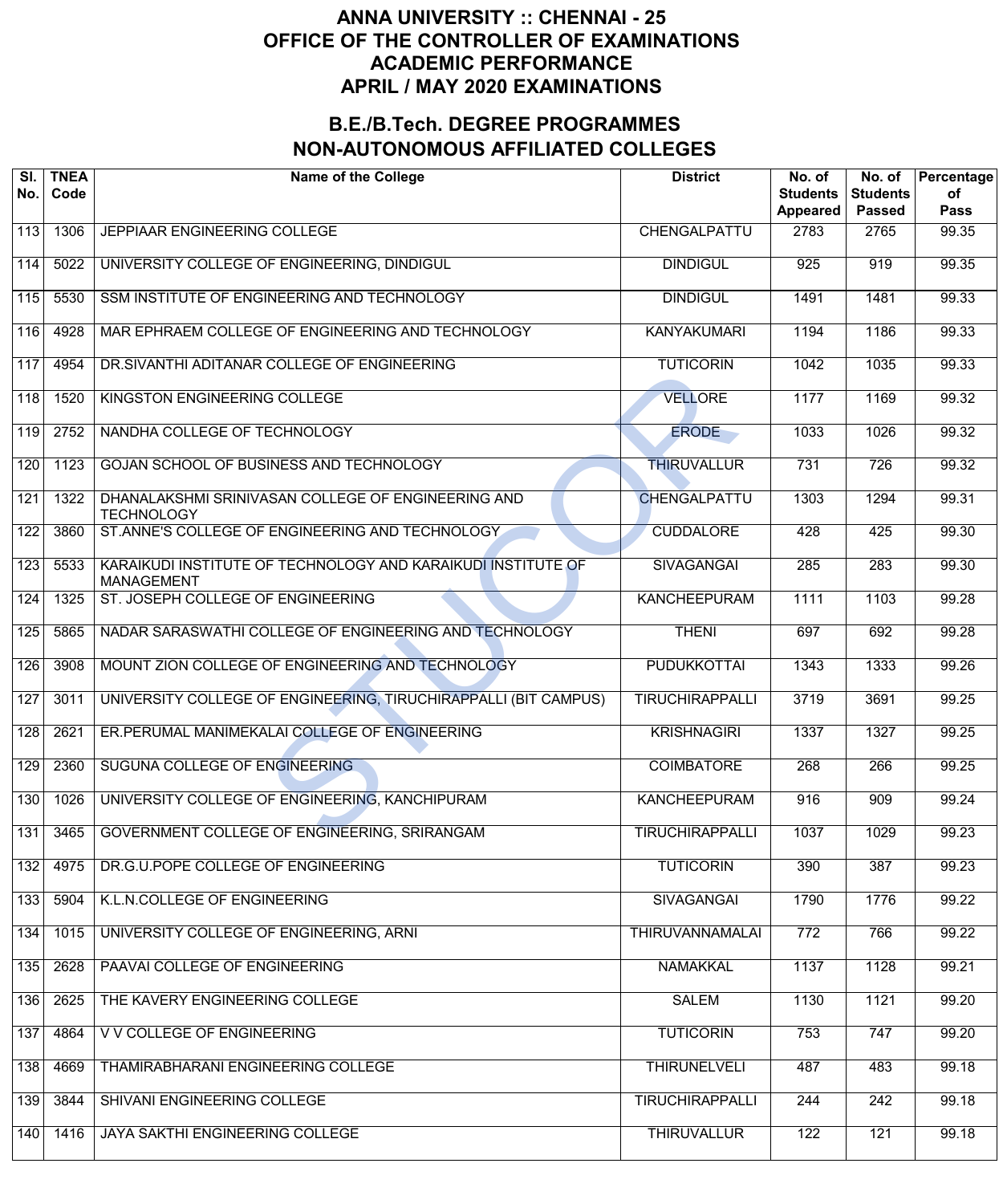| SI.<br>No. | <b>TNEA</b><br>Code | <b>Name of the College</b>                                                  | <b>District</b>        | No. of<br><b>Students</b><br><b>Appeared</b> | No. of<br><b>Students</b><br><b>Passed</b> | Percentage<br>of<br><b>Pass</b> |
|------------|---------------------|-----------------------------------------------------------------------------|------------------------|----------------------------------------------|--------------------------------------------|---------------------------------|
| 141        | 2732                | <b>INFO INSTITUTE OF ENGINEERING</b>                                        | <b>COIMBATORE</b>      | 480                                          | 476                                        | 99.17                           |
| 142        | 1310                | MISRIMAL NAVAJEE MUNOTH JAIN ENGINEERING COLLEGE                            | CHENGALPATTU           | 1313                                         | 1302                                       | 99.16                           |
| 143        | 3811                | M.I.E.T. ENGINEERING COLLEGE                                                | <b>TIRUCHIRAPPALLI</b> | 1310                                         | 1299                                       | 99.16                           |
| 144        | 2713                | M.P. NACHIMUTHU M. JAGANATHAN ENGINEERING COLLEGE                           | <b>ERODE</b>           | 1067                                         | 1058                                       | 99.16                           |
| 145        | 2648                | ANNAPOORANA ENGINEERING COLLEGE                                             | <b>SALEM</b>           | 479                                          | 475                                        | 99.16                           |
| 146        | 3852                | SRI BHARATHI ENGINEERING COLLEGE FOR WOMEN                                  | <b>PUDUKKOTTAI</b>     | $\overline{237}$                             | $\overline{235}$                           | 99.16                           |
| 147        | 4979                | V.P.MUTHAIAH PILLAI MEENAKSHI AMMAL ENGINEERING COLLEGE FOR<br><b>WOMEN</b> | <b>VIRUDHUNAGAR</b>    | $\overline{237}$                             | $\overline{235}$                           | 99.16                           |
| 148        | 1238                | GRT INSTITUTE OF ENGINEERING AND TECHNOLOGY                                 | <b>THIRUVALLUR</b>     | 945                                          | 937                                        | 99.15                           |
| 149        | 3843                | <b>MRK INSTITUTE OF TECHNOLOGY</b>                                          | <b>CUDDALORE</b>       | 827                                          | 820                                        | 99.15                           |
| 150        | 4968                | SARDAR RAJA COLLEGE OF ENGINEERING                                          | <b>TENKASI</b>         | 589                                          | 584                                        | 99.15                           |
| 151        | 1120                | <b>VELAMMAL ENGINEERING COLLEGE</b>                                         | <b>THIRUVALLUR</b>     | 2422                                         | 2401                                       | 99.13                           |
| 152        | 2743                | DHANALAKSHMI SRINIVASAN COLLEGE OF ENGINEERING                              | <b>COIMBATORE</b>      | 1611                                         | 1597                                       | 99.13                           |
| 153        | 2377                | PSG INSTITUTE OF TECHNOLOGY AND APPLIED RESEARCH                            | <b>COIMBATORE</b>      | 1268                                         | 1257                                       | 99.13                           |
| 154        | 1218                | SRI MUTHUKUMARAN INSTITUTE OF TECHNOLOGY                                    | <b>KANCHEEPURAM</b>    | $\overline{231}$                             | $\overline{229}$                           | 99.13                           |
| 155        | 3905                | KINGS COLLEGE OF ENGINEERING                                                | <b>PUDUKKOTTAI</b>     | 795                                          | 788                                        | 99.12                           |
| 156        | 1133                | ANNAI VEILANKANNI'S COLLEGE OF ENGINEERING                                  | CHENGALPATTU           | 333                                          | 330                                        | 99.10                           |
| 157        | 1128                | R.M.K. COLLEGE OF ENGINEERING AND TECHNOLOGY                                | <b>THIRUVALLUR</b>     | 1766                                         | 1750                                       | 99.09                           |
| 158        | 1202                | <b>D M I COLLEGE OF ENGINEERING</b>                                         | <b>KANCHEEPURAM</b>    | 1323                                         | 1311                                       | 99.09                           |
| 159        | 3855                | AS-SALAM COLLEGE OF ENGINEERING AND TECHNOLOGY                              | <b>THANJAVUR</b>       | 435                                          | 431                                        | 99.08                           |
| 160        | 1231                | PANIMALAR INSTITUTE OF TECHNOLOGY                                           | <b>THIRUVALLUR</b>     | 3151                                         | 3121                                       | 99.05                           |
| 161        | 3760                | SIR ISSAC NEWTON COLLEGE OF ENGINEERING AND TECHNOLOGY                      | NAGAPATTINAM           | 628                                          | 622                                        | 99.04                           |
| 162        | 2652                | AL-AMEEN ENGINEERING COLLEGE                                                | <b>ERODE</b>           | 627                                          | 621                                        | 99.04                           |
| 163        | 3803                | ANJALAI AMMAL MAHALINGAM ENGINEERING COLLEGE                                | <b>THIRUVARUR</b>      | 1953                                         | 1934                                       | 99.03                           |
| 164        | 1114                | S.A. ENGINEERING COLLEGE                                                    | <b>THIRUVALLUR</b>     | 717                                          | 710                                        | 99.02                           |
| 165        | 4970                | SREE SOWDAMBIKA COLLEGE OF ENGINEERING                                      | <b>VIRUDHUNAGAR</b>    | 508                                          | 503                                        | 99.02                           |
| 166        | 5988                | THENI KAMMAVAR SANGAM COLLEGE OF TECHNOLOGY                                 | <b>THENI</b>           | 606                                          | 600                                        | 99.01                           |
| 167        | 3833                | PARISUTHAM INSTITUTE OF TECHNOLOGY AND SCIENCE                              | <b>THANJAVUR</b>       | 599                                          | 593                                        | 99.00                           |
| 168        | 2612                | P G P COLLEGE OF ENGINEERING AND TECHNOLOGY                                 | <b>NAMAKKAL</b>        | 300                                          | 297                                        | 99.00                           |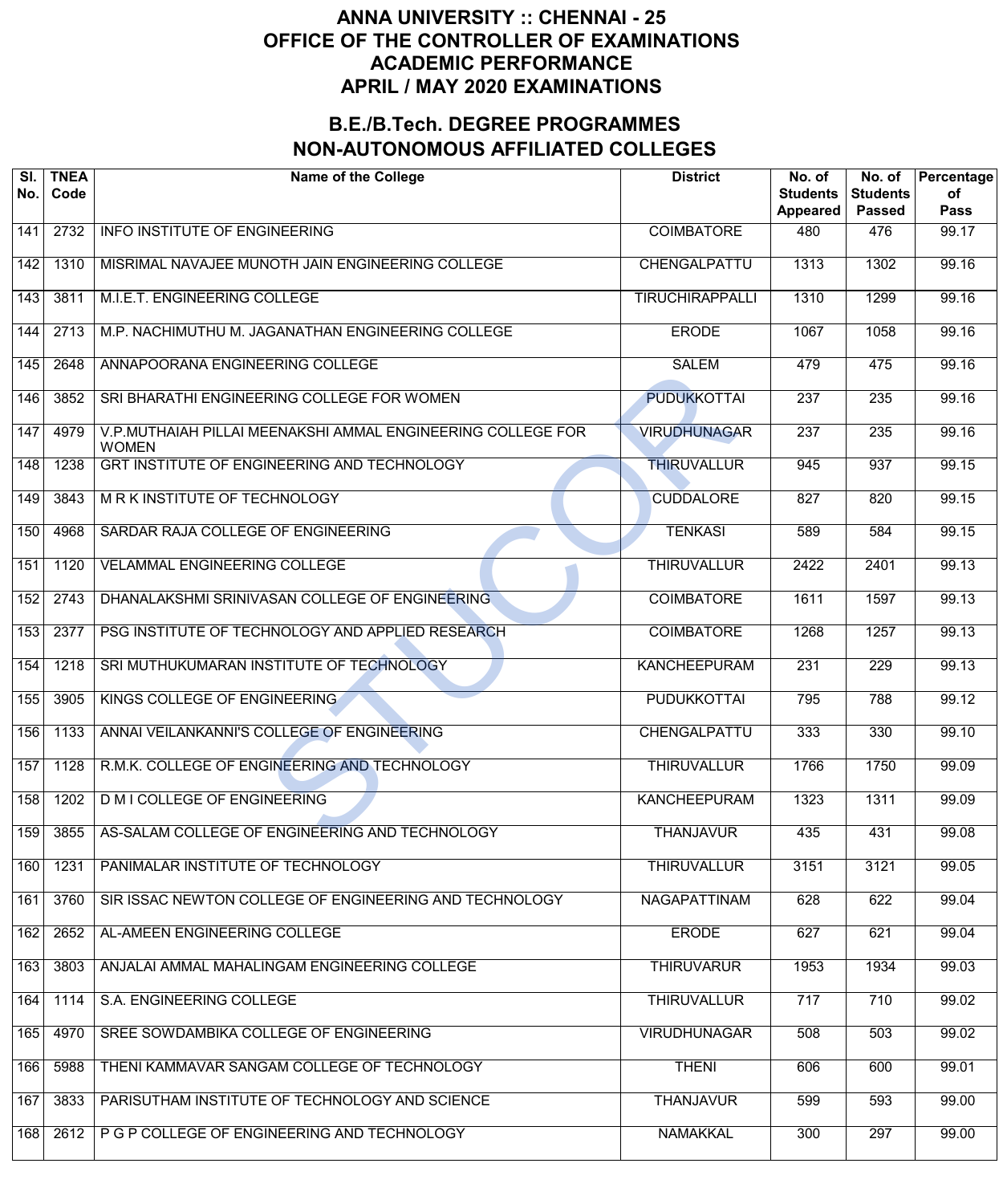| SI.<br>No. | <b>TNEA</b><br>Code | <b>Name of the College</b>                                                   | <b>District</b>        | No. of<br><b>Students</b><br><b>Appeared</b> | No. of<br><b>Students</b><br><b>Passed</b> | Percentage<br>of<br><b>Pass</b> |
|------------|---------------------|------------------------------------------------------------------------------|------------------------|----------------------------------------------|--------------------------------------------|---------------------------------|
| 169        | 3464                | GOVERNMENT COLLEGE OF ENGINEERING, THANJAVUR                                 | <b>THANJAVUR</b>       | 1081                                         | 1070                                       | 98.98                           |
| 170        | 4023                | UNIVERSITY COLLEGE OF ENGINEERING, NAGERCOIL                                 | <b>KANYAKUMARI</b>     | 1551                                         | 1535                                       | 98.97                           |
| 171        | 1122                | VEL TECH HIGH TECH DR.RANGARAJAN DR.SAKUNTHALA ENGINEERING<br><b>COLLEGE</b> | <b>THIRUVALLUR</b>     | 1821                                         | 1802                                       | 98.96                           |
| 172        | 4993                | LOYOLA INSTITUTE OF TECHNOLOGY AND SCIENCE                                   | <b>KANYAKUMARI</b>     | 1053                                         | 1042                                       | 98.96                           |
| 173        | 5703                | CHRISTIAN COLLEGE OF ENGINEERING AND TECHNOLOGY                              | <b>DINDIGUL</b>        | 676                                          | 669                                        | 98.96                           |
| 174        | 3920                | SUDHARSAN ENGINEERING COLLEGE                                                | <b>PUDUKKOTTAI</b>     | 386                                          | 382                                        | 98.96                           |
| 175        | 1524                | ANNAMALAIAR COLLEGE OF ENGINEERING                                           | <b>THIRUVANNAMALAI</b> | 193                                          | 191                                        | 98.96                           |
| 176        | 1106                | <b>JAYA ENGINEERING COLLEGE</b>                                              | <b>THIRUVALLUR</b>     | 1033                                         | 1022                                       | 98.94                           |
| 177        | 2345                | DHIRAJLAL GANDHI COLLEGE OF TECHNOLOGY                                       | <b>SALEM</b>           | 1752                                         | 1733                                       | 98.92                           |
| 178        | 4953                | CAPE INSTITUTE OF TECHNOLOGY                                                 | <b>THIRUNELVELI</b>    | 1114                                         | 1102                                       | 98.92                           |
| 179        | 1115                | SRIRAM ENGINEERING COLLEGE                                                   | <b>THIRUVALLUR</b>     | 371                                          | 367                                        | 98.92                           |
| 180        | 4989                | PSN ENGINEERING COLLEGE                                                      | <b>THIRUNELVELI</b>    | 635                                          | 628                                        | 98.90                           |
| 181        | 1507                | GANADIPATHY TULSI'S JAIN ENGINEERING COLLEGE                                 | <b>VELLORE</b>         | 450                                          | 445                                        | 98.89                           |
| 182        | 2369                | GOVERNMENT COLLEGE OF ENGINEERING, DHARMAPURI                                | <b>DHARMAPURI</b>      | 1045                                         | 1033                                       | 98.85                           |
| 183        | 2635                | CMS COLLEGE OF ENGINEERING                                                   | <b>NAMAKKAL</b>        | 174                                          | 172                                        | 98.85                           |
| 184        | 4946                | DMI ENGINEERING COLLEGE                                                      | <b>KANYAKUMARI</b>     | 860                                          | 850                                        | 98.84                           |
| 185        | 3795                | SRM TRP ENGINEERING COLLEGE                                                  | <b>TIRUCHIRAPPALLI</b> | 1088                                         | 1075                                       | 98.81                           |
| 186        | 3808                | JAYARAM COLLEGE OF ENGINEERING AND TECHNOLOGY                                | <b>TIRUCHIRAPPALLI</b> | 418                                          | 413                                        | 98.80                           |
| 187        | 4956                | JAYAMATHA ENGINEERING COLLEGE                                                | <b>KANYAKUMARI</b>     | 83                                           | 82                                         | 98.80                           |
| 188        | 1233                | ADHI COLLEGE OF ENGINEERING AND TECHNOLOGY                                   | <b>KANCHEEPURAM</b>    | 989                                          | 977                                        | 98.79                           |
| 189        | 1229                | INDIRA INSTITUTE OF ENGINEERING AND TECHNOLOGY                               | <b>THIRUVALLUR</b>     | 414                                          | 409                                        | 98.79                           |
| 190        | 2623                | MAHENDRA COLLEGE OF ENGINEERING                                              | <b>SALEM</b>           | 1301                                         | 1285                                       | 98.77                           |
| 191        | 2643                | BHARATHIYAR INSTITUTE OF ENGINEERING FOR WOMEN                               | <b>SALEM</b>           | 812                                          | 802                                        | 98.77                           |
| 192        | 4996                | SRI VIDYA COLLEGE OF ENGINEERING & TECHNOLOGY                                | <b>VIRUDHUNAGAR</b>    | 642                                          | 634                                        | 98.75                           |
| 193        | 2624                | GNANAMANI COLLEGE OF TECHNOLOGY                                              | <b>NAMAKKAL</b>        | 2216                                         | 2188                                       | 98.74                           |
| 194        | 4952                | <b>C.S.I. INSTITUTE OF TECHNOLOGY</b>                                        | <b>KANYAKUMARI</b>     | 476                                          | 470                                        | 98.74                           |
| 195        | 1437                | RRASE COLLEGE OF ENGINEERING                                                 | <b>KANCHEEPURAM</b>    | 397                                          | 392                                        | 98.74                           |
| 196        | 2758                | J K K MUNIRAJAH COLLEGE OF TECHNOLOGY                                        | <b>ERODE</b>           | 397                                          | 392                                        | 98.74                           |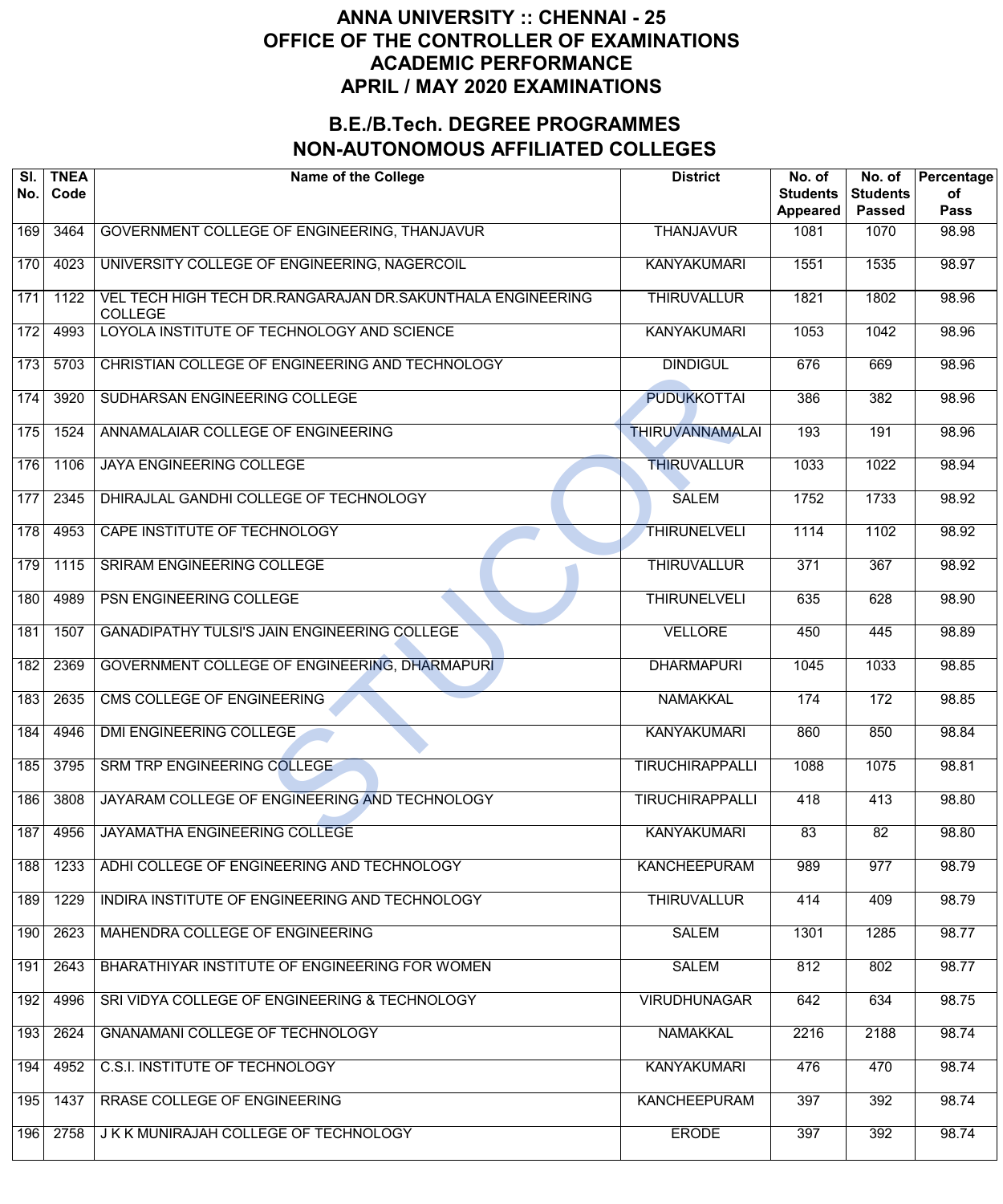| SI.<br>No.       | <b>TNEA</b><br>Code | <b>Name of the College</b>                                                    | <b>District</b>        | No. of<br><b>Students</b><br><b>Appeared</b> | No. of<br><b>Students</b><br><b>Passed</b> | Percentage<br>of<br><b>Pass</b> |
|------------------|---------------------|-------------------------------------------------------------------------------|------------------------|----------------------------------------------|--------------------------------------------|---------------------------------|
| 197              | 2651                | JAI SHRIRAM ENGINEERING COLLEGE                                               | <b>TIRUPPUR</b>        | 790                                          | 780                                        | 98.73                           |
| 198              | 1452                | PERI INSTITUTE OF TECHNOLOGY                                                  | CHENGALPATTU           | 1160                                         | 1145                                       | 98.71                           |
| 199              | 4941                | UNNAMALAI INSTITUTE OF TECHNOLOGY                                             | <b>TUTICORIN</b>       | 466                                          | 460                                        | 98.71                           |
| 200              | 4980                | EINSTEIN COLLEGE OF ENGINEERING                                               | <b>THIRUNELVELI</b>    | 837                                          | 826                                        | 98.69                           |
| 201              | 1436                | A.R. ENGINEERING COLLEGE                                                      | <b>VILLUPURAM</b>      | $\overline{229}$                             | $\overline{226}$                           | 98.69                           |
| $\overline{202}$ | 2660                | <b>GNANAMANI COLLEGE OF ENGINEERING</b>                                       | <b>NAMAKKAL</b>        | 745                                          | 735                                        | 98.66                           |
| $\overline{203}$ | 2650                | CHRIST THE KING ENGINEERING COLLEGE                                           | <b>COIMBATORE</b>      | 599                                          | 591                                        | 98.66                           |
| 204              | 1222                | P.B. COLLEGE OF ENGINEERING                                                   | <b>KANCHEEPURAM</b>    | $\overline{370}$                             | 365                                        | 98.65                           |
| 205              | 1118                | VEL TECH MULTI TECH DR.RANGARAJAN DR.SAKUNTHALA ENGINEERING<br><b>COLLEGE</b> | <b>THIRUVALLUR</b>     | 1547                                         | 1526                                       | 98.64                           |
| 206              | 1516                | THANTHAI PERIYAR GOVT INSTITUTE OF TECHNOLOGY                                 | <b>VELLORE</b>         | 1325                                         | 1307                                       | 98.64                           |
| 207              | 1230                | APOLLO ENGINEERING COLLEGE                                                    | <b>KANCHEEPURAM</b>    | 801                                          | 790                                        | 98.63                           |
| $\overline{208}$ | 1208                | KANCHI PALLAVAN ENGINEERING COLLEGE                                           | <b>KANCHEEPURAM</b>    | $\overline{73}$                              | $\overline{72}$                            | 98.63                           |
| $\overline{209}$ | 4992                | BETHLAHEM INSTITUTE OF ENGINEERING                                            | <b>KANYAKUMARI</b>     | 943                                          | 930                                        | 98.62                           |
| 210              | 1423                | ASAN MEMORIAL COLLEGE OF ENGINEERING AND TECHNOLOGY                           | CHENGALPATTU           | $\overline{72}$                              | $\overline{71}$                            | 98.61                           |
| 211              | 2642                | P.S.V.COLLEGE OF ENGINEERING AND TECHNOLOGY                                   | <b>KRISHNAGIRI</b>     | 999                                          | 985                                        | 98.60                           |
| 212              | 5009                | <b>GOVERNMENT COLLEGE OF ENGINEERING</b>                                      | <b>THENI</b>           | 1062                                         | 1047                                       | 98.59                           |
| 213              | 3466                | NELLIANDAVAR INSTITUTE OF TECHNOLOGY                                          | <b>ARIYALUR</b>        | 498                                          | 491                                        | 98.59                           |
| $\overline{214}$ | 4672                | STELLA MARY'S COLLEGE OF ENGINEERING                                          | <b>KANYAKUMARI</b>     | 774                                          | 763                                        | 98.58                           |
| 215              | 4981                | PONJESLY COLLEGE OF ENGINEERING                                               | <b>KANYAKUMARI</b>     | 1611                                         | 1588                                       | 98.57                           |
| 216              | 1409                | KARPAGA VINAYAGA COLLEGE OF ENGINEERING AND TECHNOLOGY                        | CHENGALPATTU           | 837                                          | 825                                        | 98.57                           |
| 217              | 1447                | JAWAHAR ENGINEERING COLLEGE                                                   | <b>CHENNAI</b>         | 69                                           | 68                                         | 98.55                           |
| 218              | 3810                | <b>MAM COLLEGE OF ENGINEERING</b>                                             | <b>TIRUCHIRAPPALLI</b> | 817                                          | 805                                        | 98.53                           |
| 219              | 1504                | ARUNAI ENGINEERING COLLEGE                                                    | <b>THIRUVANNAMALAI</b> | 1348                                         | 1328                                       | 98.52                           |
| 220              | 2347                | A V S COLLEGE OF TECHNOLOGY                                                   | <b>SALEM</b>           | 1082                                         | 1066                                       | 98.52                           |
| 221              | 5017                | UNIVERSITY COLLEGE OF ENGINEERING, RAMANATHAPURAM                             | <b>RAMANATHAPURAM</b>  | 610                                          | 601                                        | 98.52                           |
| 222              | 3814                | P.R.ENGINEERING COLLEGE                                                       | <b>THANJAVUR</b>       | 203                                          | 200                                        | 98.52                           |
| 223              | 3925                | M.A.R. COLLEGE OF ENGINEERING AND TECHNOLOGY                                  | <b>PUDUKKOTTAI</b>     | 604                                          | 595                                        | 98.51                           |
| 224              | 1401                | ADHIPARASAKTHI ENGINEERING COLLEGE                                            | CHENGALPATTU           | 1264                                         | 1245                                       | 98.50                           |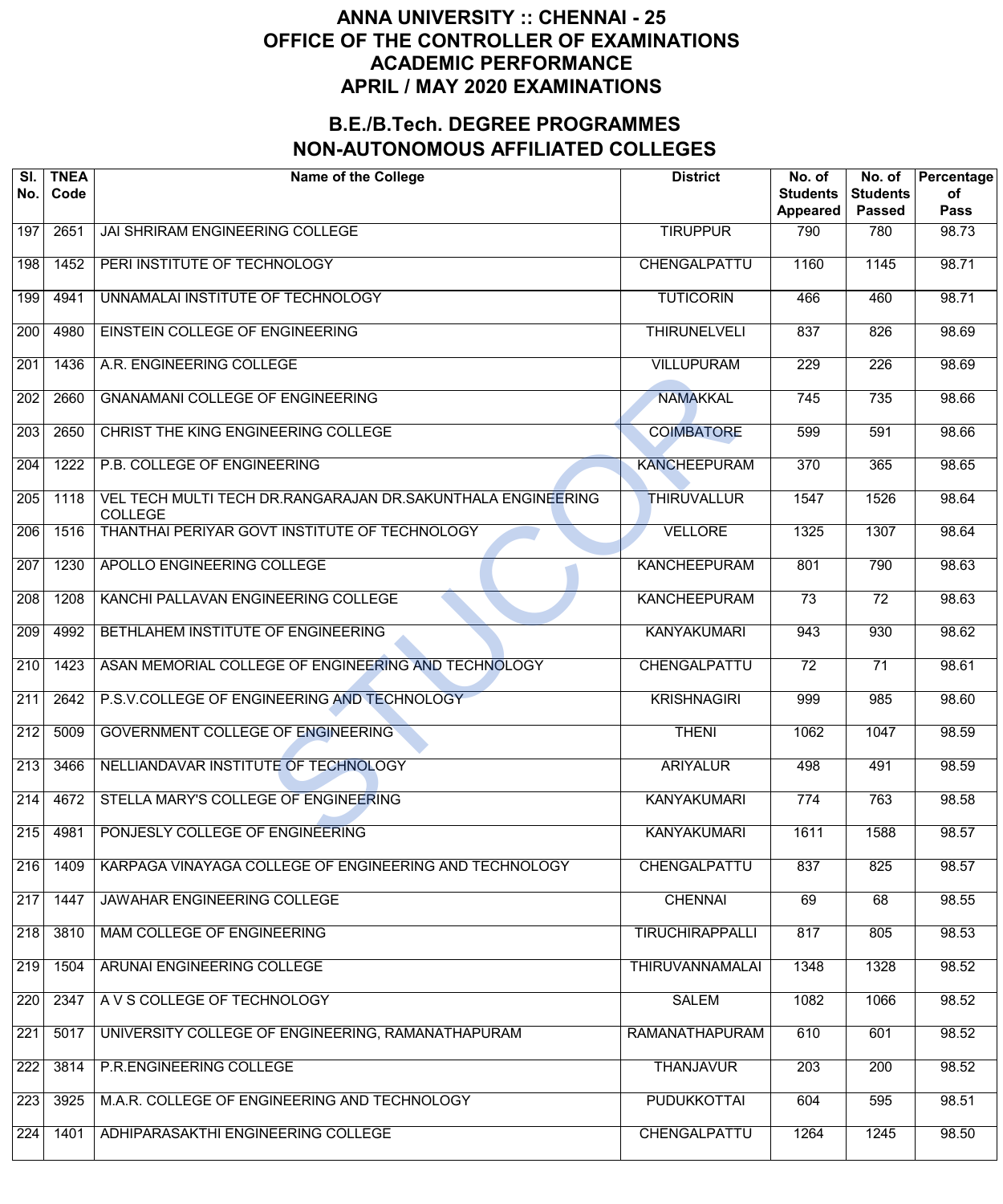| SI.<br>No.       | <b>TNEA</b><br>Code | <b>Name of the College</b>                             | <b>District</b>        | No. of<br><b>Students</b><br>Appeared | No. of<br><b>Students</b><br><b>Passed</b> | Percentage<br>of<br><b>Pass</b> |
|------------------|---------------------|--------------------------------------------------------|------------------------|---------------------------------------|--------------------------------------------|---------------------------------|
| 225              | 5907                | MOHAMED SATHAK ENGINEERING COLLEGE                     | <b>RAMANATHAPURAM</b>  | 1200                                  | 1182                                       | 98.50                           |
| 226              | 5912                | PANDIAN SARASWATHI YADAV ENGINEERING COLLEGE           | <b>SIVAGANGAI</b>      | 600                                   | 591                                        | 98.50                           |
| 227              | 1301                | MOHAMMED SATHAK A.J.COLLEGE OF ENGINEERING             | CHENGALPATTU           | 525                                   | 517                                        | 98.48                           |
| $\overline{228}$ | 2733                | ANGEL COLLEGE OF ENGINEERING AND TECHNOLOGY            | <b>TIRUPPUR</b>        | 460                                   | 453                                        | 98.48                           |
| 229              | 4978                | UDAYA SCHOOL OF ENGINEERING                            | <b>KANYAKUMARI</b>     | 649                                   | 639                                        | 98.46                           |
| 230              | 2602                | ANNAI MATHAMMAL SHEELA ENGINEERING COLLEGE             | <b>NAMAKKAL</b>        | 389                                   | 383                                        | 98.46                           |
| 231              | 3841                | <b>CARE GROUP OF INSTITUTIONS</b>                      | <b>TIRUCHIRAPPALLI</b> | 259                                   | 255                                        | 98.46                           |
| 232              | 5942                | ULTRA COLLEGE OF ENGINEERING AND TECHNOLOGY FOR WOMEN  | <b>MADURAI</b>         | 65                                    | 64                                         | 98.46                           |
| 233              | 1140                | JEPPIAAR INSTITUTE OF TECHNOLOGY                       | <b>KANCHEEPURAM</b>    | 1083                                  | 1066                                       | 98.43                           |
| 234              | 5921                | SYED AMMAL ENGINEERING COLLEGE                         | <b>RAMANATHAPURAM</b>  | 828                                   | 815                                        | 98.43                           |
| 235              | 5502                | SRI RAAJA RAAJAN COLLEGE OF ENGINEERING AND TECHNOLOGY | <b>SIVAGANGAI</b>      | 637                                   | 627                                        | 98.43                           |
| 236              | 1217                | SREE SASTHA INSTITUTE OF ENGINEERING AND TECHNOLOGY    | <b>KANCHEEPURAM</b>    | 444                                   | 437                                        | 98.42                           |
| 237              | 3809                | KURINJI COLLEGE OF ENGINEERING AND TECHNOLOGY          | <b>TIRUCHIRAPPALLI</b> | 187                                   | 184                                        | 98.40                           |
| 238              | 5832                | N P R COLLEGE OF ENGINEERING AND TECHNOLOGY            | <b>DINDIGUL</b>        | 746                                   | 734                                        | 98.39                           |
| 239              | 2659                | SALEM COLLEGE OF ENGINEERING AND TECHNOLOGY            | <b>SALEM</b>           | 680                                   | 669                                        | 98.38                           |
| 240              | 3918                | SHANMUGANATHAN ENGINEERING COLLEGE                     | <b>PUDUKKOTTAI</b>     | 554                                   | 545                                        | 98.38                           |
| 241              | 3459                | DHANALAKSHMI SRINIVASAN INSTITUTE OF TECHNOLOGY        | <b>TIRUCHIRAPPALLI</b> | 1046                                  | $\frac{1}{1029}$                           | 98.37                           |
| 242              | 5537                | JAINEE COLLEGE OF ENGINEERING AND TECHNOLOGY           | <b>DINDIGUL</b>        | 61                                    | 60                                         | 98.36                           |
| 243              | 3854                | MAHATH AMMA INSTITUTE OF ENGINEERING AND TECHNOLOGY    | <b>PUDUKKOTTAI</b>     | 364                                   | 358                                        | 98.35                           |
| 244              | 1243                | MADHA INSTITUTE OF ENGINEERING AND TECHNOLOGY          | <b>KANCHEEPURAM</b>    | 238                                   | 234                                        | 98.32                           |
| 245              | 1209                | PALLAVAN COLLEGE OF ENGINEERING                        | <b>KANCHEEPURAM</b>    | 177                                   | 174                                        | 98.31                           |
| 246              | 2302                | SRI SHANMUGHA COLLEGE OF ENGINEERING AND TECHNOLOGY    | <b>SALEM</b>           | 648                                   | 637                                        | 98.30                           |
| 247              | 5902                | BHARATH NIKETAN ENGINEERING COLLEGE                    | <b>THENI</b>           | 529                                   | 520                                        | 98.30                           |
| 248              | 2633                | VIDYAA VIKAS COLLEGE OF ENGINEERING AND TECHNOLOGY     | <b>NAMAKKAL</b>        | 468                                   | 460                                        | 98.29                           |
| 249              | 1412                | MAILAM ENGINEERING COLLEGE                             | <b>VILLUPURAM</b>      | 1947                                  | 1913                                       | 98.25                           |
| 250              | 4677                | LOURDES MOUNT COLLEGE OF ENGINEERING AND TECHNOLOGY    | <b>KANYAKUMARI</b>     | 229                                   | $\overline{225}$                           | 98.25                           |
| 251              | 3805                | DHANALAKSHMI SRINIVASAN ENGINEERING COLLEGE            | PERAMBALUR             | 2657                                  | 2610                                       | 98.23                           |
| 252              | 4670                | ROHINI COLLEGE OF ENGINEERING & TECHNOLOGY             | <b>KANYAKUMARI</b>     | 2117                                  | 2079                                       | 98.21                           |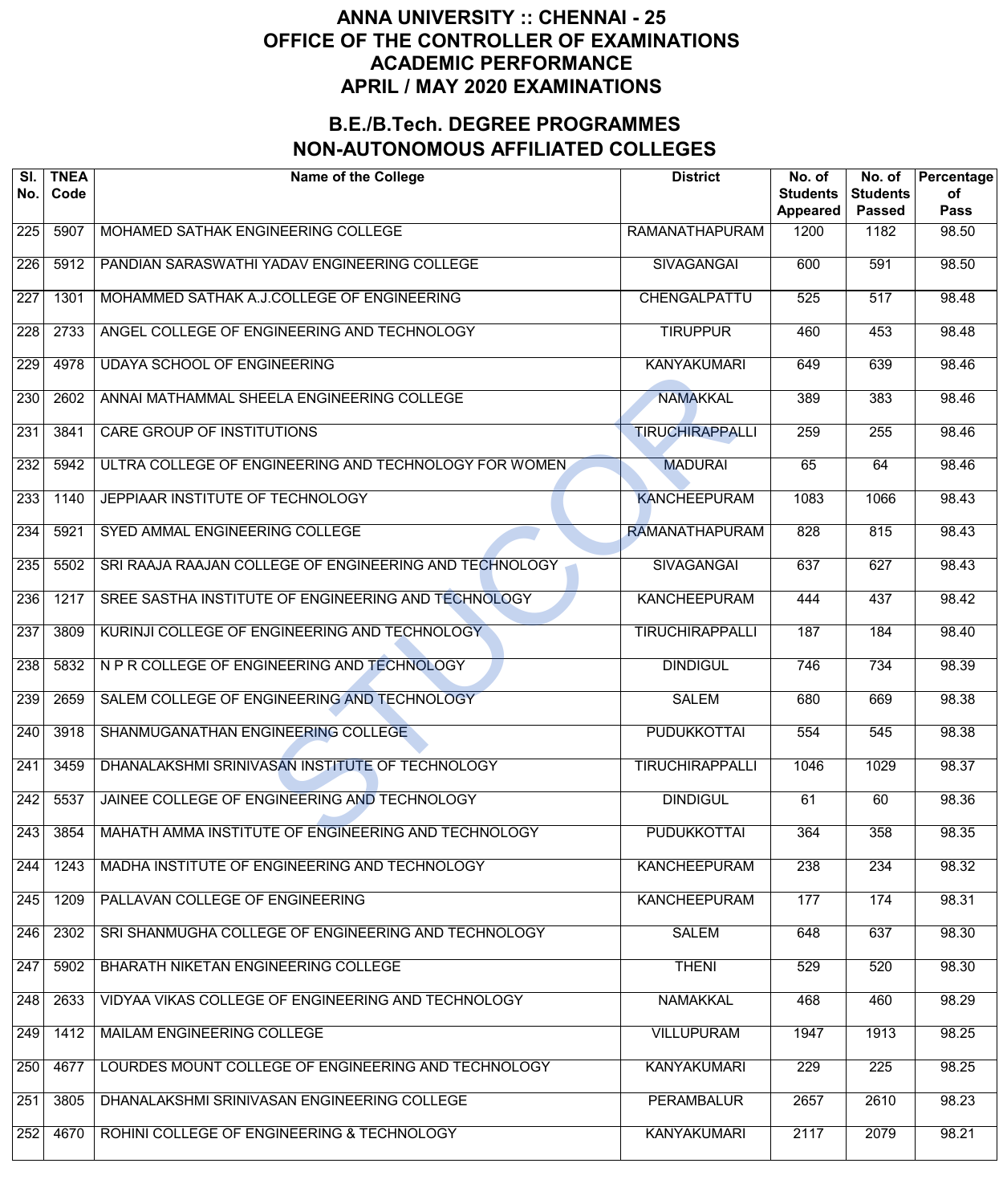| SI.<br>No.       | <b>TNEA</b><br>Code | <b>Name of the College</b>                           | <b>District</b>        | No. of<br><b>Students</b><br><b>Appeared</b> | No. of<br><b>Students</b><br><b>Passed</b> | Percentage<br>of<br><b>Pass</b> |
|------------------|---------------------|------------------------------------------------------|------------------------|----------------------------------------------|--------------------------------------------|---------------------------------|
| 253              | 3845                | <b>IMAYAM COLLEGE OF ENGINEERING</b>                 | <b>TIRUCHIRAPPALLI</b> | 502                                          | 493                                        | 98.21                           |
| 254              | 5720                | SRI SUBRAMANYA COLLEGE OF ENGINEERING AND TECHNOLOGY | <b>DINDIGUL</b>        | 335                                          | 329                                        | 98.21                           |
| 255              | 1444                | CHENDU COLLEGE OF ENGINEERING AND TECHNOLOGY         | CHENGALPATTU           | 280                                          | 275                                        | 98.21                           |
| 256              | 3857                | MEENAKSHI RAMASWAMY ENGINEERING COLLEGE              | <b>ARIYALUR</b>        | $\overline{777}$                             | 763                                        | 98.20                           |
| 257              | 5536                | MANGAYARKARASI COLLEGE OF ENGINEERING                | <b>MADURAI</b>         | 664                                          | 652                                        | 98.19                           |
| 258              | 3456                | K.S.K. COLLEGE OF ENGINEERING AND TECHNOLOGY         | <b>THANJAVUR</b>       | 548                                          | 538                                        | 98.18                           |
| 259              | 3021                | UNIVERSITY COLLEGE OF ENGINEERING, PATTUKKOTTAI      | <b>THANJAVUR</b>       | 813                                          | 798                                        | 98.15                           |
| 260              | 2629                | SENGUNTHAR COLLEGE OF ENGINEERING                    | <b>NAMAKKAL</b>        | 376                                          | 369                                        | 98.14                           |
| 261              | 2740                | HINDUSTHAN INSTITUTE OF TECHNOLOGY                   | <b>COIMBATORE</b>      | 1394                                         | 1368                                       | 98.13                           |
| $\overline{262}$ | 1510                | PRIYADARSHINI ENGINEERING COLLEGE                    | <b>TIRUPATTUR</b>      | 532                                          | 522                                        | 98.12                           |
| 263              | 1417                | SHRI ANDAL ALAGAR COLLEGE OF ENGINEERING             | CHENGALPATTU           | $\overline{370}$                             | 363                                        | 98.11                           |
| 264              | 1131                | <b>VEL TECH</b>                                      | <b>THIRUVALLUR</b>     | 968                                          | 949                                        | 98.04                           |
| 265              | 2646                | TAGORE INSTITUTE OF ENGINEERING AND TECHNOLOGY       | <b>SALEM</b>           | 659                                          | 646                                        | 98.03                           |
| 266              | 2666                | THE KAVERY COLLEGE OF ENGINEERING                    | <b>SALEM</b>           | 407                                          | 399                                        | 98.03                           |
| 267              | 2744                | ADITHYA INSTITUTE OF TECHNOLOGY                      | <b>COIMBATORE</b>      | 655                                          | 642                                        | 98.02                           |
| 268              | 4987                | JAMES COLLEGE OF ENGINEERING AND TECHNOLOGY          | <b>KANYAKUMARI</b>     | 100                                          | $\overline{98}$                            | 98.00                           |
| 269              | 4994                | J P COLLEGE OF ENGINEERING                           | <b>TENKASI</b>         | 846                                          | 829                                        | 97.99                           |
| 270              | 1432                | RAJALAKSHMI INSTITUTE OF TECHNOLOGY                  | <b>KANCHEEPURAM</b>    | 1681                                         | 1647                                       | 97.98                           |
| 271              | 1518                | THIRUVALLUVAR COLLEGE OF ENGINEERING AND TECHNOLOGY  | <b>THIRUVANNAMALAI</b> | 888                                          | 870                                        | 97.97                           |
| 272              | 2729                | NEHRU INSTITUTE OF ENGINEERING AND TECHNOLOGY        | <b>COIMBATORE</b>      | 1223                                         | 1198                                       | 97.96                           |
| 273              | 1213                | S.K.R. ENGINEERING COLLEGE                           | <b>THIRUVALLUR</b>     | 786                                          | 770                                        | 97.96                           |
| 274              | 3801                | A.V.C COLLEGE OF ENGINEERING                         | <b>MAYILADUTHURAI</b>  | 1140                                         | 1116                                       | 97.89                           |
| 275              | 2328                | KSR INSTITUTE FOR ENGINEERING AND TECHNOLOGY         | <b>NAMAKKAL</b>        | 1040                                         | 1018                                       | 97.88                           |
| 276              | 4984                | MARTHANDAM COLLEGE OF ENGINEERING AND TECHNOLOGY     | <b>KANYAKUMARI</b>     | 659                                          | 645                                        | 97.88                           |
| 277              | 5935                | FATIMA MICHAEL COLLEGE OF ENGINEERING AND TECHNOLOGY | <b>MADURAI</b>         | 520                                          | 509                                        | 97.88                           |
| 278              | 1411                | MADHA ENGINEERING COLLEGE                            | <b>KANCHEEPURAM</b>    | 514                                          | 503                                        | 97.86                           |
| 279              | 1211                | RAJALAKSHMI ENGINEERING COLLEGE                      | <b>KANCHEEPURAM</b>    | 1490                                         | 1458                                       | 97.85                           |
| 280              | 4972                | AMRITA COLLEGE OF ENGINEERING AND TECHNOLOGY         | <b>KANYAKUMARI</b>     | 550                                          | 538                                        | 97.82                           |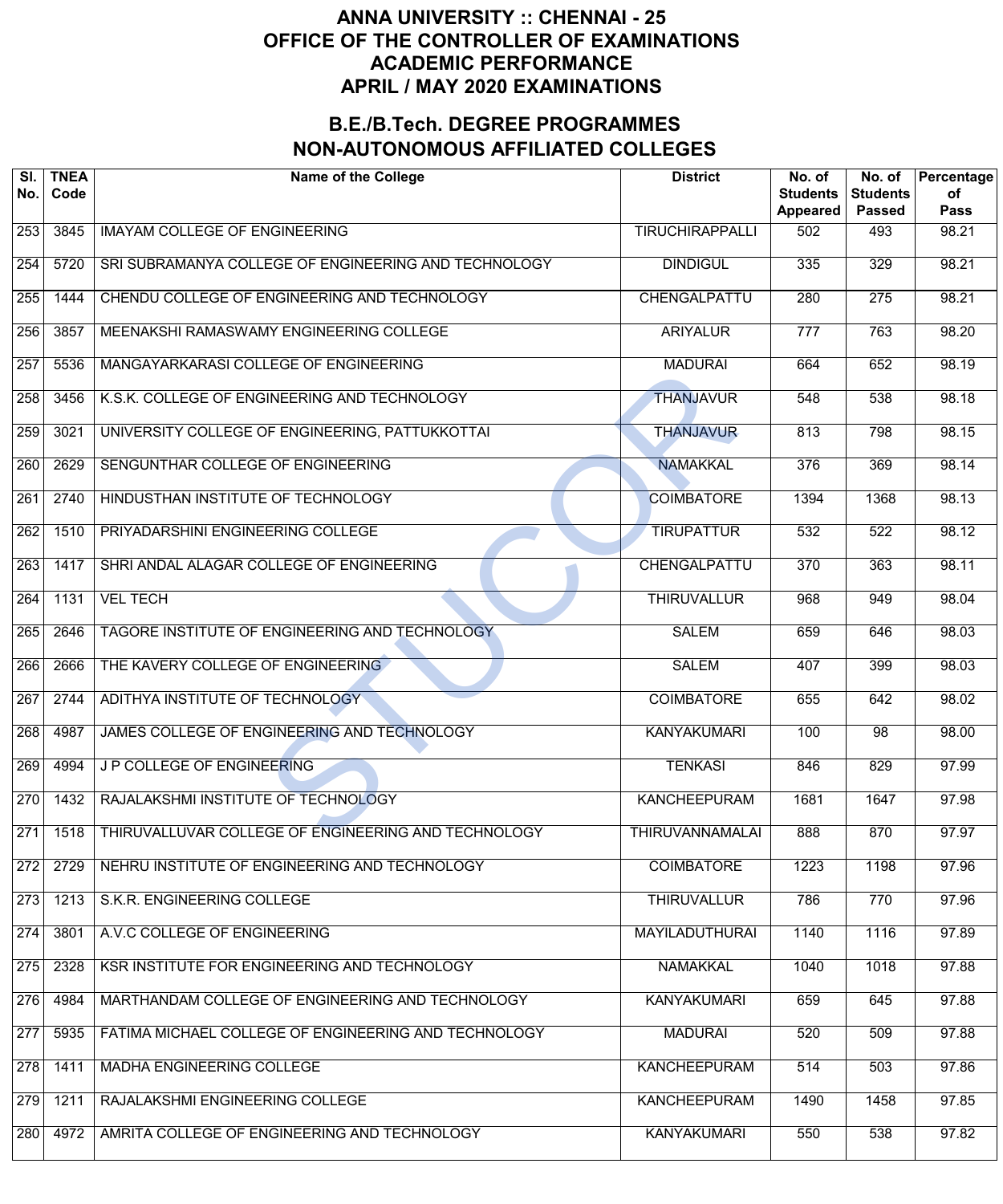| SI.<br>No. | <b>TNEA</b><br>Code | <b>Name of the College</b>                            | <b>District</b>        | No. of<br><b>Students</b><br><b>Appeared</b> | No. of<br><b>Students</b><br><b>Passed</b> | Percentage<br>of<br><b>Pass</b> |
|------------|---------------------|-------------------------------------------------------|------------------------|----------------------------------------------|--------------------------------------------|---------------------------------|
| 281        | 2641                | VARUVAN VADIVELAN INSTITUTE OF TECHNOLOGY             | <b>DHARMAPURI</b>      | 818                                          | 800                                        | 97.80                           |
| 282        | 3019                | UNIVERSITY COLLEGE OF ENGINEERING, PANRUTI            | <b>CUDDALORE</b>       | 1017                                         | 994                                        | 97.74                           |
| 283        | 2664                | <b>EXCEL COLLEGE OF ENGINEERING AND TECHNOLOGY</b>    | <b>NAMAKKAL</b>        | $\overline{927}$                             | 906                                        | 97.73                           |
| 284        | 1206                | JEPPIAAR MAAMALLAN ENGINEERING COLLEGE                | <b>KANCHEEPURAM</b>    | 786                                          | 768                                        | 97.71                           |
| 285        | 1508                | ARUNAI COLLEGE OF ENGINEERING                         | <b>THIRUVANNAMALAI</b> | 437                                          | 427                                        | 97.71                           |
| 286        | 2634                | <b>EXCEL ENGINEERING COLLEGE</b>                      | <b>NAMAKKAL</b>        | 2215                                         | 2164                                       | 97.70                           |
| 287        | 1207                | KINGS ENGINEERING COLLEGE                             | <b>KANCHEEPURAM</b>    | 947                                          | $\overline{925}$                           | 97.68                           |
| 288        | 2367                | ARJUN COLLEGE OF TECHNOLOGY                           | <b>COIMBATORE</b>      | 302                                          | 295                                        | 97.68                           |
| 289        | 2762                | <b>JANSONS INSTITUTE OF TECHNOLOGY</b>                | <b>COIMBATORE</b>      | 645                                          | 630                                        | 97.67                           |
| 290        | 1232                | ARM COLLEGE OF ENGINEERING AND TECHNOLOGY             | <b>CHENGALPATTU</b>    | 429                                          | 419                                        | 97.67                           |
| 291        | 2614                | S.S.M. COLLEGE OF ENGINEERING                         | <b>NAMAKKAL</b>        | 896                                          | 875                                        | 97.66                           |
| 292        | 4024                | UNIVERSITY COLLEGE OF ENGINEERING, THOOTHUKUDI        | <b>TUTICORIN</b>       | $\overline{977}$                             | 954                                        | 97.65                           |
| 293        | 3850                | VETRI VINAYAHA COLLEGE OF ENGINEERING AND TECHNOLOGY  | <b>NAMAKKAL</b>        | 382                                          | $\overline{373}$                           | 97.64                           |
| 294        | 1506                | <b>G.G.R. COLLEGE OF ENGINEERING</b>                  | <b>VELLORE</b>         | 42                                           | $\overline{41}$                            | 97.62                           |
| 295        | 1126                | J N N INSTITUTE OF ENGINEERING                        | <b>THIRUVALLUR</b>     | 705                                          | 688                                        | 97.59                           |
| 296        | 2342                | SRI RANGANATHAR INSTITUTE OF ENGINEERING & TECHNOLOGY | <b>COIMBATORE</b>      | 692                                          | 675                                        | 97.54                           |
| 297        | 3822                | DR.NAVALAR NEDUNCHEZHIYAN COLLEGE OF ENGINEERING      | <b>CUDDALORE</b>       | 284                                          | 277                                        | 97.54                           |
| 298        | 4927                | MARIA COLLEGE OF ENGINEERING AND TECHNOLOGY           | <b>KANYAKUMARI</b>     | 567                                          | 553                                        | 97.53                           |
| 299        | 1439                | S.R.I COLLEGE OF ENGINEERING AND TECHNOLOGY           | <b>THIRUVANNAMALAI</b> | 161                                          | 157                                        | 97.52                           |
| 300        | 2736                | DR.N G P INSTITUTE OF TECHNOLOGY                      | <b>COIMBATORE</b>      | 1711                                         | 1668                                       | 97.49                           |
| 301        | 3807                | J.J.COLLEGE OF ENGINEERING AND TECHNOLOGY             | <b>TIRUCHIRAPPALLI</b> | 588                                          | 573                                        | 97.45                           |
| 302        | 5915                | SACS M.A.V.M.M ENGINEERING COLLEGE                    | <b>MADURAI</b>         | 819                                          | 798                                        | 97.44                           |
| 303        | 2657                | PAVAI COLLEGE OF TECHNOLOGY                           | <b>NAMAKKAL</b>        | 586                                          | 571                                        | 97.44                           |
| 304        | 1519                | BHARATHIDASAN ENGINEERING COLLEGE                     | <b>TIRUPATTUR</b>      | 537                                          | 523                                        | 97.39                           |
| 305        | 4976                | INFANT JESUS COLLEGE OF ENGINEERING                   | <b>TUTICORIN</b>       | 376                                          | 366                                        | 97.34                           |
| 306        | 2705                | CSI COLLEGE OF ENGINEERING                            | <b>THE NILGIRIS</b>    | 744                                          | 724                                        | 97.31                           |
| 307        | 1335                | SRI KRISHNA INSTITUTE OF TECHNOLOGY                   | <b>KANCHEEPURAM</b>    | $\overline{37}$                              | $\overline{36}$                            | 97.30                           |
| 308        | 1505                | C.ABDUL HAKEEM COLLEGE OF ENGINEERING AND TECHNOLOGY  | <b>RANIPET</b>         | 1256                                         | 1222                                       | 97.29                           |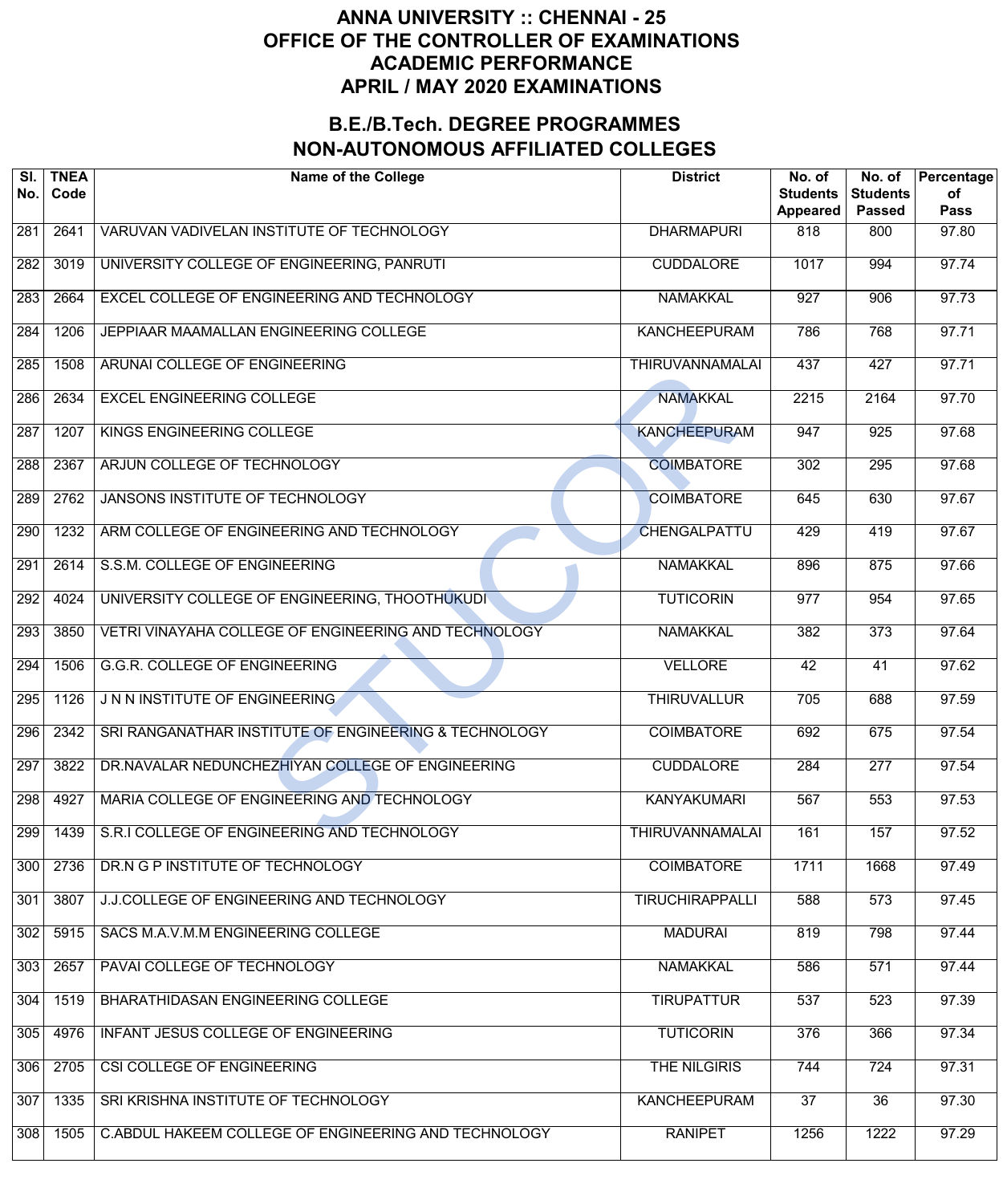| SI.<br>No. | <b>TNEA</b><br>Code | <b>Name of the College</b>                                 | <b>District</b>        | No. of<br><b>Students</b><br><b>Appeared</b> | No. of<br><b>Students</b><br><b>Passed</b> | Percentage<br>of<br><b>Pass</b> |
|------------|---------------------|------------------------------------------------------------|------------------------|----------------------------------------------|--------------------------------------------|---------------------------------|
| 309        | 1511                | RANIPPETTAI ENGINEERING COLLEGE                            | <b>RANIPET</b>         | 109                                          | 106                                        | 97.25                           |
| 310        | 2683                | SHREENIVASA ENGINEERING COLLEGE                            | <b>DHARMAPURI</b>      | 471                                          | 458                                        | 97.24                           |
| 311        | 2354                | POLLACHI INSTITUTE OF ENGINEERING AND TECHNOLOGY           | <b>COIMBATORE</b>      | 504                                          | 490                                        | 97.22                           |
| 312        | 1512                | S.K.P. ENGINEERING COLLEGE                                 | <b>THIRUVANNAMALAI</b> | 645                                          | 627                                        | 97.21                           |
| 313        | 4967                | S.VEERASAMY CHETTIAR COLLEGE OF ENGINEERING AND TECHNOLOGY | <b>TENKASI</b>         | 430                                          | 418                                        | 97.21                           |
| 314        | 5911                | P.T.R.COLLEGE OF ENGINEERING AND TECHNOLOGY                | <b>MADURAI</b>         | 178                                          | 173                                        | 97.19                           |
| 315        | 3804                | ARASU ENGINEERING COLLEGE                                  | <b>THANJAVUR</b>       | 951                                          | $\overline{924}$                           | 97.16                           |
| 316        | 4969                | SCAD COLLEGE OF ENGINEERING AND TECHNOLOGY                 | <b>THIRUNELVELI</b>    | 1015                                         | 986                                        | 97.14                           |
| 317        | 2716                | PARK COLLEGE OF ENGINEERING AND TECHNOLOGY                 | <b>COIMBATORE</b>      | 1394                                         | 1354                                       | 97.13                           |
| 318        | 3786                | M.A.M. SCHOOL OF ENGINEERING                               | <b>TIRUCHIRAPPALLI</b> | 590                                          | $\overline{573}$                           | 97.12                           |
| 319        | 4966                | PET ENGINEERING COLLEGE                                    | <b>THIRUNELVELI</b>    | $\overline{724}$                             | 703                                        | 97.10                           |
| 320        | 1427                | SRI KRISHNA ENGINEERING COLLEGE                            | <b>KANCHEEPURAM</b>    | 69                                           | 67                                         | 97.10                           |
| 321        | 1101                | AALIM MUHAMMED SALEGH COLLEGE OF ENGINEERING               | <b>THIRUVALLUR</b>     | 1170                                         | 1136                                       | 97.09                           |
| 322        | 1434                | <b>SURYA GROUP OF INSTITUTIONS</b>                         | <b>VILLUPURAM</b>      | 640                                          | 621                                        | 97.03                           |
| 323        | 3821                | A.R.J. COLLEGE OF ENGINEERING AND TECHNOLOGY               | <b>THIRUVARUR</b>      | 302                                          | 293                                        | 97.02                           |
| 324        | 1143                | KUMARAN INSTITUTE OF TECHNOLOGY                            | <b>THIRUVALLUR</b>     | 66                                           | 64                                         | 96.97                           |
| 325        | 3813                | OXFORD ENGINEERING COLLEGE                                 | <b>TIRUCHIRAPPALLI</b> | 581                                          | 563                                        | 96.90                           |
| 326        | 3802                | SHRI ANGALA AMMAN COLLEGE OF ENGINEERING AND TECHNOLOGY    | <b>TIRUCHIRAPPALLI</b> | 192                                          | 186                                        | 96.88                           |
| 327        | 5930                | SBM COLLEGE OF ENGINEERING AND TECHNOLOGY                  | <b>DINDIGUL</b>        | 1456                                         | 1410                                       | 96.84                           |
| 328        | 2763                | AKSHAYA COLLEGE OF ENGINEERING & TECHNOLOGY                | <b>COIMBATORE</b>      | 753                                          | 729                                        | 96.81                           |
| 329        | 1150                | SRI JAYARAM INSTITUTE OF ENGINEERING AND TECHNOLOGY        | <b>THIRUVALLUR</b>     | 246                                          | 238                                        | 96.75                           |
| 330        | 4977                | NARAYANAGURU COLLEGE OF ENGINEERING                        | <b>KANYAKUMARI</b>     | 305                                          | 295                                        | 96.72                           |
| 331        | 1321                | CENTRAL INSTITUTE OF PLASTICS ENGINEERING AND TECHNOLOGY   | <b>CHENNAI</b>         | 517                                          | 500                                        | 96.71                           |
| 332        | 1513                | SRI BALAJI CHOCKALINGAM ENGINEERING COLLEGE                | <b>THIRUVANNAMALAI</b> | 573                                          | 554                                        | 96.68                           |
| 333        | 2755                | NEHRU INSTITUTE OF TECHNOLOGY                              | <b>COIMBATORE</b>      | 452                                          | 437                                        | 96.68                           |
| 334        | 1107                | JAYA INSTITUTE OF TECHNOLOGY                               | <b>THIRUVALLUR</b>     | 30                                           | $\overline{29}$                            | 96.67                           |
| 335        | 2749                | EASA COLLEGE OF ENGINEERING AND TECHNOLOGY                 | <b>COIMBATORE</b>      | 647                                          | 625                                        | 96.60                           |
| 336        | 4973                | RAJAS ENGINEERING COLLEGE                                  | <b>THIRUNELVELI</b>    | 293                                          | 283                                        | 96.59                           |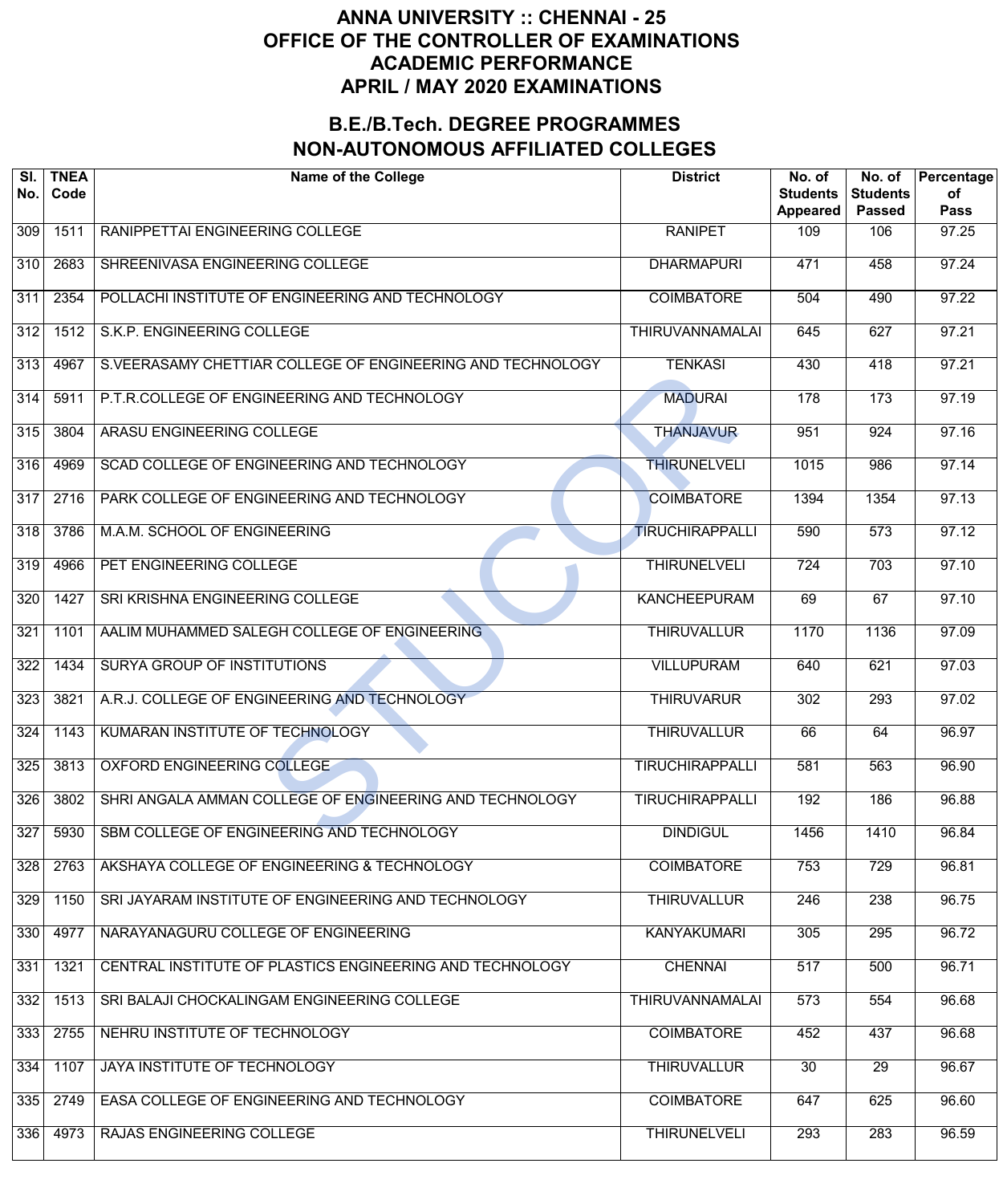| SI.<br>No.       | <b>TNEA</b><br>Code | <b>Name of the College</b>                                             | <b>District</b>        | No. of<br><b>Students</b><br><b>Appeared</b> | No. of<br><b>Students</b><br><b>Passed</b> | Percentage<br>of<br><b>Pass</b> |
|------------------|---------------------|------------------------------------------------------------------------|------------------------|----------------------------------------------|--------------------------------------------|---------------------------------|
| 337              | 4929                | M.E.T. ENGINEERING COLLEGE                                             | <b>KANYAKUMARI</b>     | 262                                          | 253                                        | 96.56                           |
| 338              | 5842                | MADURAI INSTITUTE OF ENGINEERING AND TECHNOLOGY                        | <b>SIVAGANGAI</b>      | 172                                          | 166                                        | 96.51                           |
| 339              | 3815                | PAVENDAR BHARATHIDASAN COLLEGE OF ENGINEERING AND<br><b>TECHNOLOGY</b> | <b>TIRUCHIRAPPALLI</b> | 369                                          | 356                                        | 96.48                           |
| 340              | 2717                | SASURIE COLLEGE OF ENGINEERING                                         | <b>TIRUPPUR</b>        | 425                                          | 410                                        | 96.47                           |
| 341              | 2745                | KATHIR COLLEGE OF ENGINEERING                                          | <b>COIMBATORE</b>      | 556                                          | 536                                        | 96.40                           |
| 342              | 2721                | TAMILNADU COLLEGE OF ENGINEERING                                       | <b>COIMBATORE</b>      | 635                                          | 612                                        | 96.38                           |
| $\overline{343}$ | 3425                | C.K. COLLEGE OF ENGINEERING & TECHNOLOGY                               | <b>CUDDALORE</b>       | 793                                          | 764                                        | 96.34                           |
| 344              | 4933                | ST.MOTHER THERESA ENGINEERING COLLEGE                                  | <b>TUTICORIN</b>       | 790                                          | 761                                        | 96.33                           |
| 345              | 1221                | JAYA COLLEGE OF ENGINEERING AND TECHNOLOGY                             | <b>THIRUVALLUR</b>     | 136                                          | 131                                        | 96.32                           |
| 346              | 3829                | M.A.M. COLLEGE OF ENGINEERING AND TECHNOLOGY                           | <b>TIRUCHIRAPPALLI</b> | 1084                                         | $\overline{1044}$                          | 96.31                           |
| 347              | 2673                | SREE SAKTHI ENGINEERING COLLEGE                                        | <b>COIMBATORE</b>      | 676                                          | 651                                        | 96.30                           |
| 348              | 4675                | UNIVERSAL COLLEGE OF ENGINEERING AND TECHNOLOGY                        | <b>THIRUNELVELI</b>    | 568                                          | 547                                        | 96.30                           |
| 349              | 2640                | JAYALAKSHMI INSTITUTE OF TECHNOLOGY                                    | <b>DHARMAPURI</b>      | 1213                                         | 1168                                       | 96.29                           |
| 350              | 2341                | <b>GANESH COLLEGE OF ENGINEERING</b>                                   | <b>SALEM</b>           | 636                                          | 612                                        | $\frac{1}{96.23}$               |
| 351              | 4932                | IMMANUEL ARASAR J J COLLEGE OF ENGINEERING                             | <b>KANYAKUMARI</b>     | $\overline{53}$                              | $\overline{51}$                            | 96.23                           |
| 352              | 2751                | <b>KGISL INSTITUTE OF TECHNOLOGY</b>                                   | <b>COIMBATORE</b>      | 1057                                         | 1017                                       | 96.22                           |
| 353              | 3820                | <b>TRICHY ENGINEERING COLLEGE</b>                                      | <b>TIRUCHIRAPPALLI</b> | 658                                          | 633                                        | 96.20                           |
| 354              | 3812                | MOOKAMBIGAI COLLEGE OF ENGINEERING                                     | <b>PUDUKKOTTAI</b>     | 1218                                         | 1171                                       | 96.14                           |
| 355              | 2772                | C M S COLLEGE OF ENGINEERING AND TECHNOLOGY                            | <b>COIMBATORE</b>      | 412                                          | 396                                        | 96.12                           |
| 356              | 2329                | RATHINAM TECHNICAL CAMPUS                                              | <b>COIMBATORE</b>      | 693                                          | 666                                        | 96.10                           |
| 357              | 1441                | A K T MEMORIAL COLLEGE OF ENGINEERING AND TECHNOLOGY                   | <b>KALLAKURICHI</b>    | 761                                          | 731                                        | 96.06                           |
| 358              | 3016                | UNIVERSITY COLLEGE OF ENGINEERING, ARIYALUR                            | <b>ARIYALUR</b>        | 604                                          | 580                                        | 96.03                           |
| 359              | 1323                | A.C.T. COLLEGE OF ENGINEERING AND TECHNOLOGY                           | CHENGALPATTU           | 100                                          | 96                                         | 96.00                           |
| 360              | 1116                | SRI VENKATESWARA COLLEGE OF ENGINEERING AND TECHNOLOGY                 | <b>THIRUVALLUR</b>     | 798                                          | 766                                        | 95.99                           |
| 361              | 3462                | ARIYALUR ENGINEERING COLLEGE                                           | <b>ARIYALUR</b>        | 449                                          | 431                                        | 95.99                           |
| 362              | 1121                | SRI VENKATESWARA INSTITUTE OF SCIENCE AND TECHNOLOGY                   | <b>THIRUVALLUR</b>     | 368                                          | 353                                        | 95.92                           |
| 363              | 2362                | HOSUR INSTITUTE OF TECHNOLOGY AND SCIENCE                              | <b>KRISHNAGIRI</b>     | 73                                           | $\overline{70}$                            | 95.89                           |
| 364              | 2768                | PARK COLLEGE OF TECHNOLOGY                                             | <b>COIMBATORE</b>      | 257                                          | $\overline{246}$                           | 95.72                           |
|                  |                     |                                                                        |                        |                                              |                                            |                                 |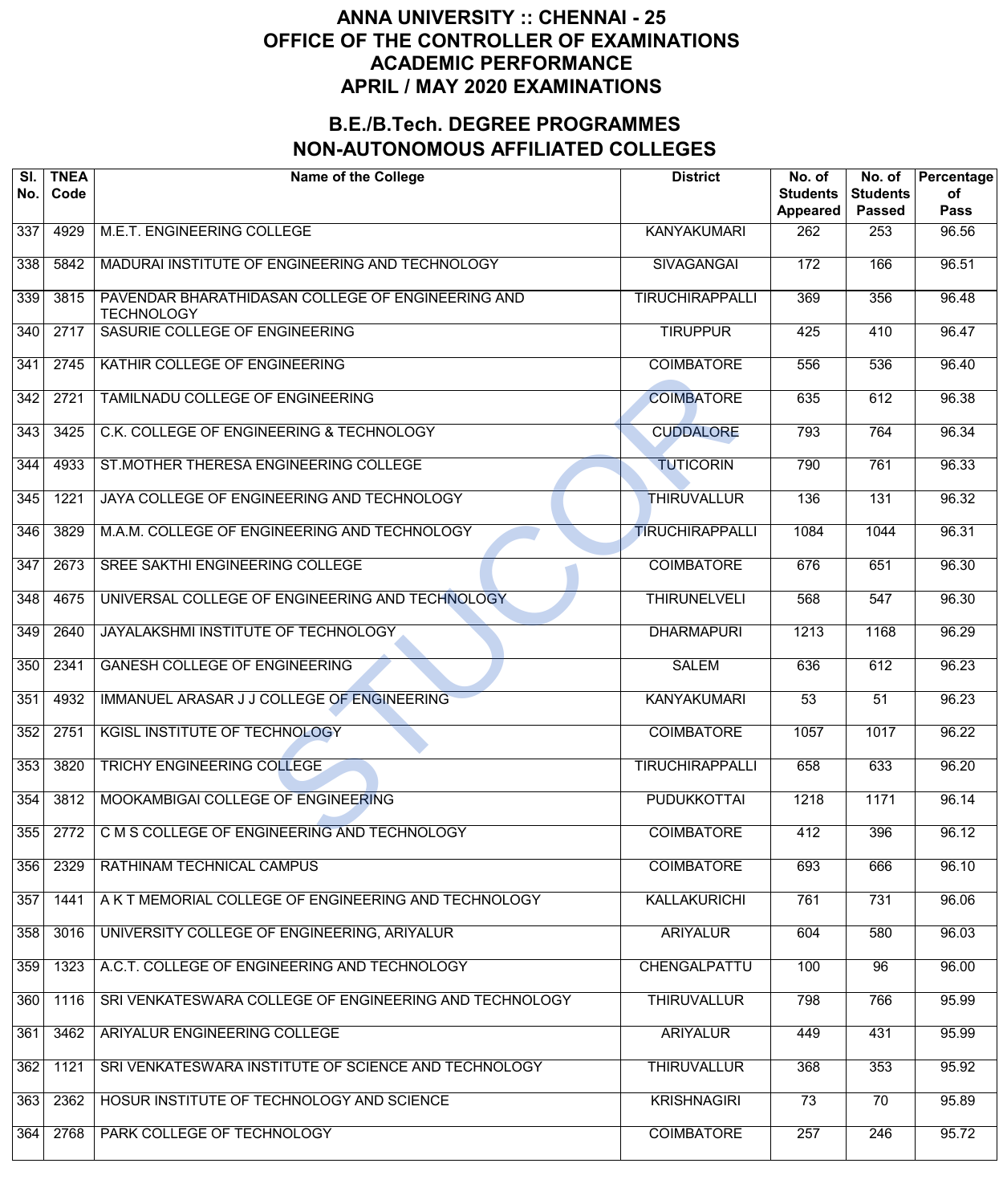| SI.<br>No. | <b>TNEA</b><br>Code | <b>Name of the College</b>                          | <b>District</b>     | No. of<br><b>Students</b><br>Appeared | No. of<br><b>Students</b><br><b>Passed</b> | Percentage<br>of<br><b>Pass</b> |
|------------|---------------------|-----------------------------------------------------|---------------------|---------------------------------------|--------------------------------------------|---------------------------------|
| 365        | 2665                | MAHENDRA INSTITUTE OF ENGINEERING AND TECHNOLOGY    | <b>NAMAKKAL</b>     | 929                                   | 889                                        | 95.69                           |
| 366        | 2658                | <b>VSA GROUP OF INSTITUTIONS</b>                    | <b>SALEM</b>        | 344                                   | 329                                        | 95.64                           |
| 367        | 2776                | RVS TECHNICAL CAMPUS-COIMBATORE                     | <b>COIMBATORE</b>   | 870                                   | 831                                        | 95.52                           |
| 368        | 3461                | ARIFA INSTITUTE OF TECHNOLOGY                       | <b>NAGAPATTINAM</b> | 288                                   | $\overline{275}$                           | $\frac{1}{95.49}$               |
| 369        | 1421                | V.R.S. COLLEGE OF ENGINEERING AND TECHNOLOGY        | <b>VILLUPURAM</b>   | 787                                   | 751                                        | 95.43                           |
| 370        | 1406                | DR. PAUL'S ENGINEERING COLLEGE                      | <b>VILLUPURAM</b>   | 240                                   | $\overline{229}$                           | 95.42                           |
| 371        | 1445                | SRI RANGAPOOPATHI COLLEGE OF ENGINEERING            | <b>VILLUPURAM</b>   | 236                                   | $\overline{225}$                           | 95.34                           |
| 372        | 1449                | SARASWATHY COLLEGE OF ENGINEERING AND TECHNOLOGY    | <b>VILLUPURAM</b>   | 149                                   | $\overline{142}$                           | 95.30                           |
| 373        | 1228                | ALPHA COLLEGE OF ENGINEERING                        | <b>THIRUVALLUR</b>  | $\overline{275}$                      | $\overline{262}$                           | 95.27                           |
| 374        | 3847                | ROEVER COLLEGE OF ENGINEERING AND TECHNOLOGY        | <b>PERAMBALUR</b>   | 148                                   | $\overline{141}$                           | 95.27                           |
| 375        | 2355                | CHERAN COLLEGE OF ENGINEERING                       | <b>KARUR</b>        | 359                                   | $\overline{342}$                           | 95.26                           |
| 376        | 2725                | SRI RAMAKRISHNA INSTITUTE OF TECHNOLOGY             | <b>COIMBATORE</b>   | 459                                   | 437                                        | 95.21                           |
| 377        | 4982                | VINS CHRISTIAN COLLEGE OF ENGINEERING               | <b>KANYAKUMARI</b>  | 470                                   | 447                                        | 95.11                           |
| 378        | 2682                | AMBAL PROFESSIONAL GROUP OF INSTITUTIONS            | <b>TIRUPPUR</b>     | 387                                   | 368                                        | 95.09                           |
| 379        | 1124                | SAMS COLLEGE OF ENGINEERING AND TECHNOLOGY          | <b>THIRUVALLUR</b>  | 101                                   | $\overline{96}$                            | 95.05                           |
| 380        | 3846                | MOTHER TERASA COLLEGE OF ENGINEERING AND TECHNOLOGY | <b>PUDUKKOTTAI</b>  | 641                                   | 607                                        | 94.70                           |
| 381        | 2656                | <b>BUILDERS ENGINEERING COLLEGE</b>                 | <b>TIRUPPUR</b>     | 810                                   | 767                                        | 94.69                           |
| 382        | 1438                | SREE KRISHNA COLLEGE OF ENGINEERING                 | <b>VELLORE</b>      | 224                                   | 212                                        | 94.64                           |
| 383        | 2731                | R V S COLLEGE OF ENGINEERING AND TECHNOLOGY         | <b>COIMBATORE</b>   | 831                                   | 786                                        | 94.58                           |
| 384        | 4937                | A.R. COLLEGE OF ENGINEERING AND TECHNOLOGY          | <b>TENKASI</b>      | 127                                   | 120                                        | $\sqrt{94.49}$                  |
| 385        | 1333                | VI INSTITUTE OF TECHNOLOGY                          | CHENGALPATTU        | 234                                   | $\overline{221}$                           | 94.44                           |
| 386        | 2737                | SRI SAI RANGANATHAN ENGINEERING COLLEGE             | <b>COIMBATORE</b>   | 232                                   | 219                                        | 94.40                           |
| 387        | 1435                | JAGANNATH INSTITUTE OF TECHNOLOGY                   | CHENGALPATTU        | 107                                   | 101                                        | 94.39                           |
| 388        | 3410                | KRISHNASAMY COLLEGE OF ENGINEERING AND TECHNOLOGY   | <b>CUDDALORE</b>    | 584                                   | 551                                        | 94.35                           |
| 389        | 2606                | JAYAM COLLEGE OF ENGINEERING AND TECHNOLOGY         | <b>DHARMAPURI</b>   | 488                                   | 460                                        | 94.26                           |
| 390        | 2769                | J C T COLLEGE OF ENGINEERING AND TECHNOLOGY         | <b>COIMBATORE</b>   | 1508                                  | 1418                                       | 94.03                           |
| 391        | 2753                | PPG INSTITUTE OF TECHNOLOGY                         | <b>COIMBATORE</b>   | 398                                   | 374                                        | 93.97                           |
| 392        | 3806                | E.G.S.PILLAY ENGINEERING COLLEGE                    | NAGAPATTINAM        | 574                                   | 539                                        | 93.90                           |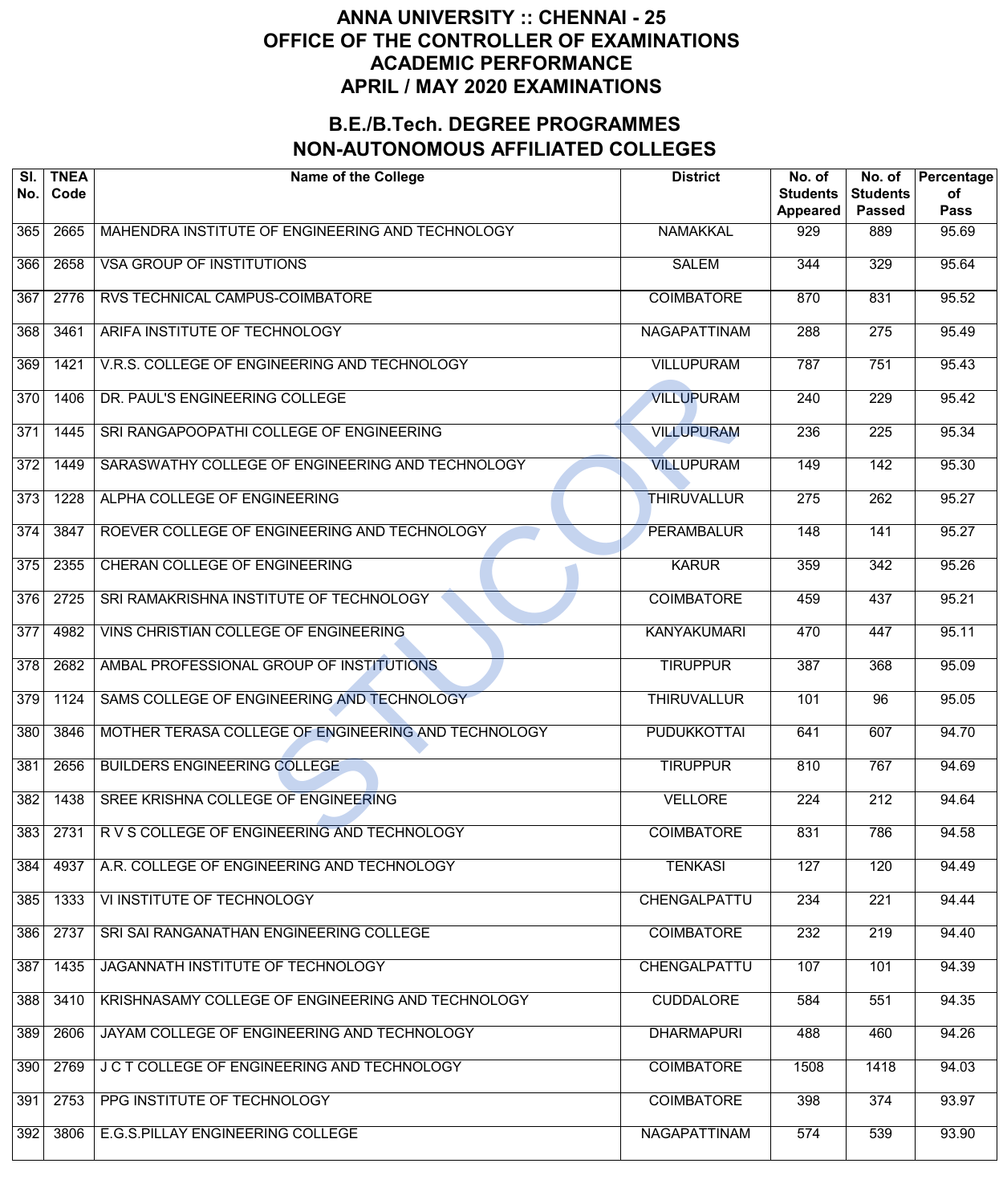| SI.<br>No. | <b>TNEA</b><br>Code | <b>Name of the College</b>                                 | <b>District</b>        | No. of<br><b>Students</b><br>Appeared | No. of<br><b>Students</b><br><b>Passed</b> | Percentage<br>οf<br><b>Pass</b> |
|------------|---------------------|------------------------------------------------------------|------------------------|---------------------------------------|--------------------------------------------|---------------------------------|
| 393        | 2338                | ASIAN COLLEGE OF ENGINEERING AND TECHNOLOGY                | <b>COIMBATORE</b>      | 532                                   | 499                                        | 93.80                           |
| 394        | 1331                | AKSHEYAA COLLEGE OF ENGINEERING                            | CHENGALPATTU           | 128                                   | 120                                        | 93.75                           |
| 395        | 4961                | NATIONAL COLLEGE OF ENGINEERING                            | <b>THIRUNELVELI</b>    | 428                                   | 401                                        | 93.69                           |
| 396        | 1212                | RAJIV GANDHI COLLEGE OF ENGINEERING                        | <b>KANCHEEPURAM</b>    | 812                                   | 758                                        | 93.35                           |
| 397        | 1428                | <b>E.S. ENGINEERING COLLEGE</b>                            | <b>VILLUPURAM</b>      | 131                                   | $\overline{122}$                           | 93.13                           |
| 398        | 2754                | SRI RAMANATHAN ENGINEERING COLLEGE                         | <b>TIRUPPUR</b>        | $\overline{57}$                       | $\overline{53}$                            | 92.98                           |
| 399        | 3460                | SUREYA COLLEGE OF ENGINEERING                              | <b>TIRUCHIRAPPALLI</b> | 179                                   | 166                                        | 92.74                           |
| 400        | 1430                | <b>MAHA BARATHI ENGINEERING COLLEGE</b>                    | <b>KALLAKURICHI</b>    | $\overline{928}$                      | 860                                        | 92.67                           |
| 401        | 1514                | SRI NANDHANAM COLLEGE OF ENGINEERING AND TECHNOLOGY        | <b>TIRUPATTUR</b>      | $\overline{53}$                       | 49                                         | 92.45                           |
| 402        | 3849                | ANNAI COLLEGE OF ENGINEERING AND TECHNOLOGY                | <b>THANJAVUR</b>       | 975                                   | 901                                        | 92.41                           |
| 403        | 2350                | JAIRUPAA COLLEGE OF ENGINEERING                            | <b>TIRUPPUR</b>        | 116                                   | 107                                        | 92.24                           |
| 404        | 1201                | ARIGNAR ANNA INSTITUTE OF SCIENCE AND TECHNOLOGY           | <b>KANCHEEPURAM</b>    | 843                                   | 774                                        | 91.81                           |
| 405        | 4985                | K N S K COLLEGE OF ENGINEERING                             | <b>KANYAKUMARI</b>     | 141                                   | 129                                        | 91.49                           |
| 406        | 2761                | UNITED INSTITUTE OF TECHNOLOGY                             | <b>COIMBATORE</b>      | 719                                   | 657                                        | 91.38                           |
| 407        | 4998                | MAHAKAVI BHARATHIYAR COLLEGE OF ENGINEERING AND TECHNOLOGY | <b>TENKASI</b>         | $\overline{92}$                       | 84                                         | 91.30                           |
| 408        | 3825                | ST.JOSEPH'S COLLEGE OF ENGINEERING AND TECHNOLOGY          | <b>THANJAVUR</b>       | 603                                   | 550                                        | 91.21                           |
| 409        | 1526                | SRI KRISHNA COLLEGE OF ENGINEERING                         | <b>RANIPET</b>         | 260                                   | 237                                        | 91.15                           |
| 410        | 3766                | STAR LION COLLEGE OF ENGINEERING AND TECHNOLOGY            | <b>THANJAVUR</b>       | 270                                   | $\overline{246}$                           | 91.11                           |
| 411        | 2358                | <b>SCAD INSTITUTE OF TECHNOLOGY</b>                        | <b>TIRUPPUR</b>        | 188                                   | 171                                        | 90.96                           |
| 412        | 2767                | <b>SRG ENGINEERING COLLEGE</b>                             | <b>NAMAKKAL</b>        | 352                                   | 319                                        | 90.63                           |
| 413        | 1125                | PMR ENGINEERING COLLEGE                                    | <b>THIRUVALLUR</b>     | $\overline{29}$                       | $\overline{26}$                            | 89.66                           |
| 414        | 2748                | SURYA ENGINEERING COLLEGE                                  | <b>ERODE</b>           | 379                                   | 336                                        | 88.65                           |
| 415        | 2631                | KING COLLEGE OF TECHNOLOGY                                 | <b>NAMAKKAL</b>        | 103                                   | 91                                         | 88.35                           |
| 416        | 3926                | CHENDHURAN COLLEGE OF ENGINEERING AND TECHNOLOGY           | <b>PUDUKKOTTAI</b>     | 479                                   | 419                                        | 87.47                           |
| 417        | 1334                | ARS COLLEGE OF ENGINEERING                                 | <b>CHENGALPATTU</b>    | 138                                   | 120                                        | 86.96                           |
| 418        | 2647                | J.K.K. NATARAJA COLLEGE OF ENGINEERING AND TECHNOLOGY      | <b>NAMAKKAL</b>        | 629                                   | 546                                        | 86.80                           |
| 419        | 4943                | SATYAM COLLEGE OF ENGINEERING AND TECHNOLOGY               | <b>KANYAKUMARI</b>     | 485                                   | 419                                        | 86.39                           |
| 420        | 2616                | SAPTHAGIRI COLLEGE OF ENGINEERING                          | <b>DHARMAPURI</b>      | 107                                   | 91                                         | 85.05                           |